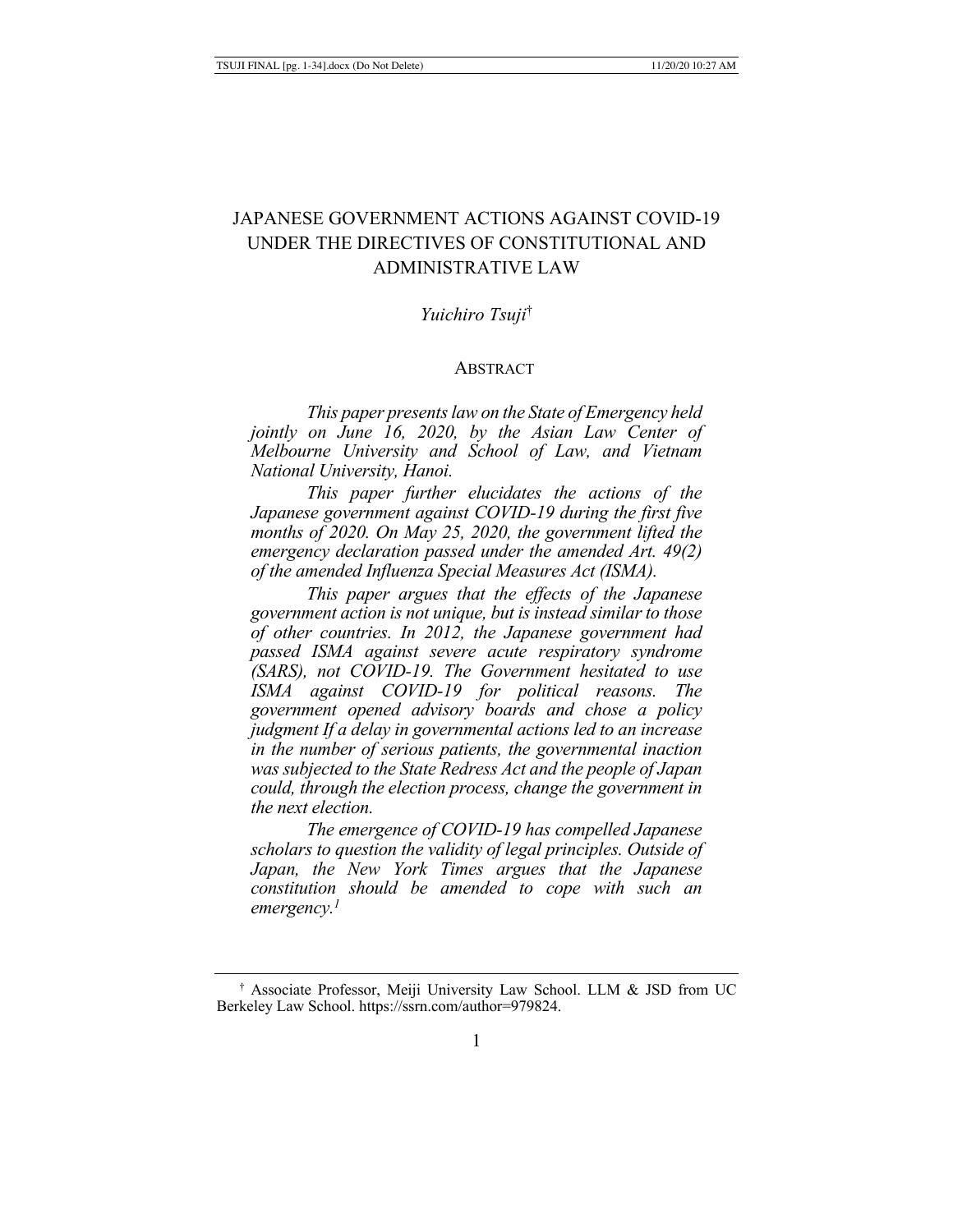*This paper is vigilant of the governmental interventions that are carried out in the name of emergency and keeps legal principle under the rule of law. An emergency does not allow us to ignore the law; nor does it put the administration above the law. If the emergency is predicted, we can prepare and prevent resulting distress with the use of law. If an emergency occurs, we can mitigate damages and recover by interpreting or amending the existing statutes.2*

*The lessons from the actions undertaken by the Japanese government should be shared with other countries that have democratic constitutions. When we start a constitutional and administrative law analysis, the legal and political responsibilities should be distinguished.* 

#### TABLE OF CONTENTS

| I.   | JAPAN'S CORONAVIRUS SPECIAL MEASURES ACT 3                  |  |  |  |
|------|-------------------------------------------------------------|--|--|--|
|      |                                                             |  |  |  |
|      |                                                             |  |  |  |
| П.   | WHY ARE CENTRAL AND LOCAL GOVERNMENTAL ACTIONS              |  |  |  |
|      | <b>DELAYED? INTERPRETATION OF TEXT IN A STATUTE AND</b>     |  |  |  |
|      |                                                             |  |  |  |
|      | A. Definition of Text and Interpretation of IDA 11          |  |  |  |
|      |                                                             |  |  |  |
|      | C. Definition of Disease in Article 6(8) and Article 9:     |  |  |  |
|      |                                                             |  |  |  |
|      |                                                             |  |  |  |
|      | E. Free Speech and Shiori Yamao's Objection when ISMA was   |  |  |  |
|      |                                                             |  |  |  |
| III. | <b>EMERGENCY POWER AND THE AMENDMENT OF JAPANESE</b>        |  |  |  |
|      |                                                             |  |  |  |
|      |                                                             |  |  |  |
|      | B. Advisory Board and Legal and Political Responsibility 24 |  |  |  |
|      |                                                             |  |  |  |
|      |                                                             |  |  |  |

<sup>1</sup> Motoko Rich, Hisako Ueno, & Makiko Inoue, *Japan Declared a Coronavirus Emergency. Is It Too Late*?, N.Y. TIMES, https://www.nytimes.com/2020/04/07/world/asia/japan-coronavirus-emergency.html (last updated Apr. 16, 2020).

<sup>2</sup> Tom Ginsberg & Mila Versteeg, *Tom Ginsburg Compares Various Countries' COVID-19 Responses Under Their Constitutions*, U. CHI. L. SCH. (Apr. 17, 2020), https://www.law.uchicago.edu/news/tom-ginsburg-compares-various-countriescovid-19-responses-under-their-constitutions.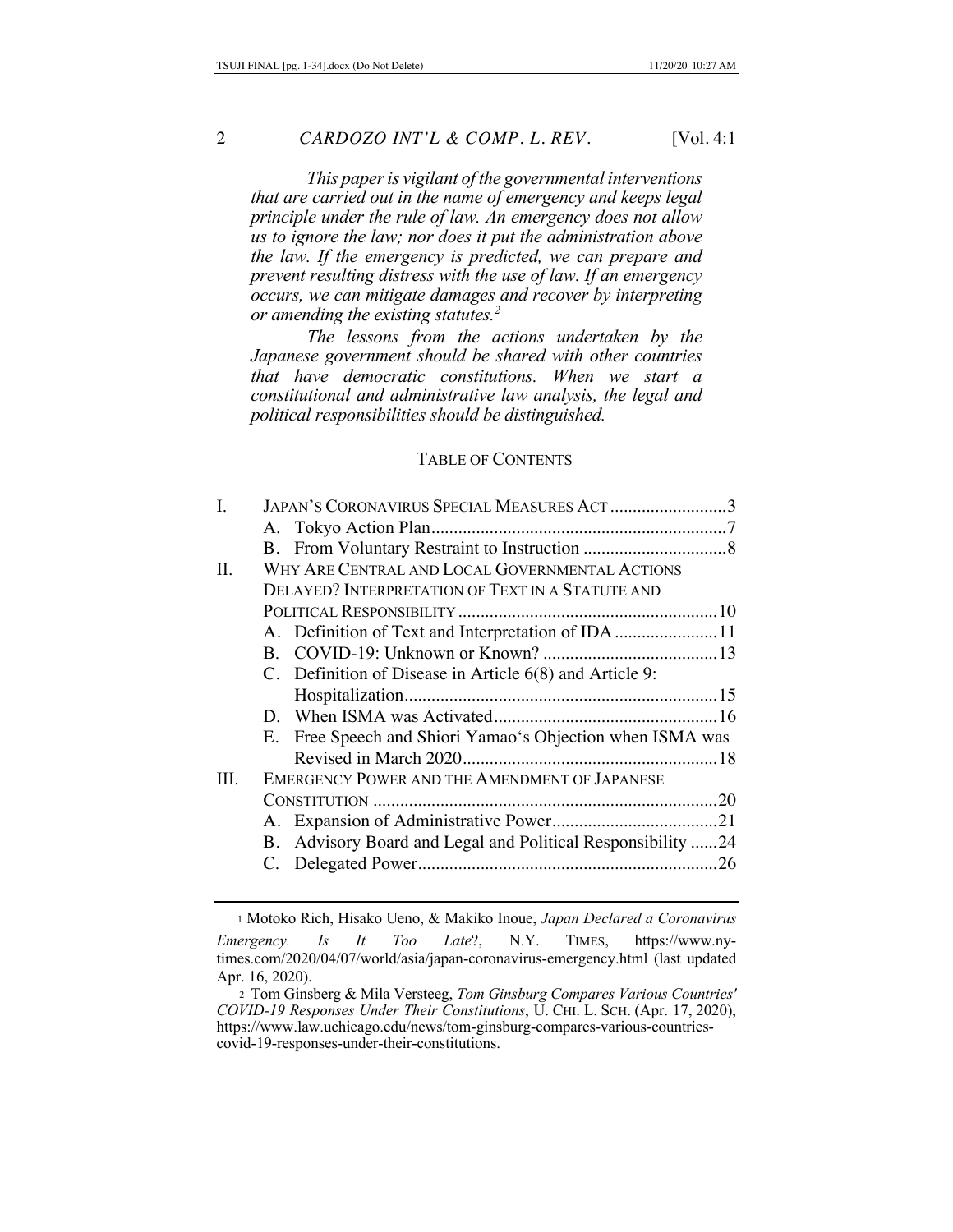|  | IV. ADMINISTRATIVE GUIDANCE AND COMPENSATION IN JAPAN 28 |  |
|--|----------------------------------------------------------|--|
|  | A. Self-restraint and Compensation Come Together:        |  |
|  |                                                          |  |
|  |                                                          |  |
|  |                                                          |  |
|  |                                                          |  |

#### I. JAPAN'S CORONAVIRUS SPECIAL MEASURES ACT

On March 13, 2020, the National Parliament (Diet) passed the Coronavirus Special Measures Act (CSMA),<sup>3</sup> as a supplement and revision to the Influenza Special Measures Act (ISMA),<sup>4</sup> which was established in 2012. The ISMA aimed to prevent the rapid spread of influenza and reinforce the medical support system present in Japan. The general difference between ISMA and CSMA is the inclusion of the of a COVID-19 definition in CSMA. Furthermore, under the amended ISMA, the Prime Minister is authorized to establish a countermeasure headquarters and declare a state of emergency in response to the pandemic.5 The local government may additionally prohibit the use of public facilities where many people would gather, i.e. schools, concert halls, etc., and subsequently request individuals to stay home.<sup>6</sup> However, no legal sanction action is currently provided if people do not follow the Act.<sup>7</sup> Furthermore, the amended ISMA is a temporary legislation, limiting its effect to a period of two years from its enforcement on March 14, 2020. Without any amendment to this law by the legislature, it will lose its effect after two years. It is therefore called the "sunset law."8

<sup>3</sup> Shingata influenza tō taisaku tokbetsu sochi hō [Coronavirus Special Measures Act], Law No. 31 (revised as Law No. 4 of 2020), https://elaws.egov.go.jp/search/elawsSearch/elaws\_search/lsg0500/detail?lawId=424AC0000000031 (Japan) [hereinafter CSMA or amended ISMA].

<sup>4</sup> Shingata influenza tō taisaku tokbetsu sochi hō [New Influenza Special Measures Law], Law No. 31 of 2012 (Mar. 13, 2013), https://elaws.egov.go.jp/search/elawsSearch/elaws\_search/lsg0500/detail?lawId=424AC0000000031.

<sup>5</sup> *Id.* at art. 15(1), art. 32(1).

<sup>6</sup> *Id*. at art. 45(1).

<sup>&</sup>lt;sup>7</sup> See In Japan, refusal to follow coronavirus requests could become a crime, THE JAPAN TIMES (July, 3, 2020), https://www.japantimes.co.jp/news/2020/07/03/national/coronavirus-japan-law-revisions/ (Such requests and orders are often ignored as the law stipulates no enforcement measures such as penalties).

<sup>8</sup> Amended ISMA, *supra* note 3, at art. 1-2(1).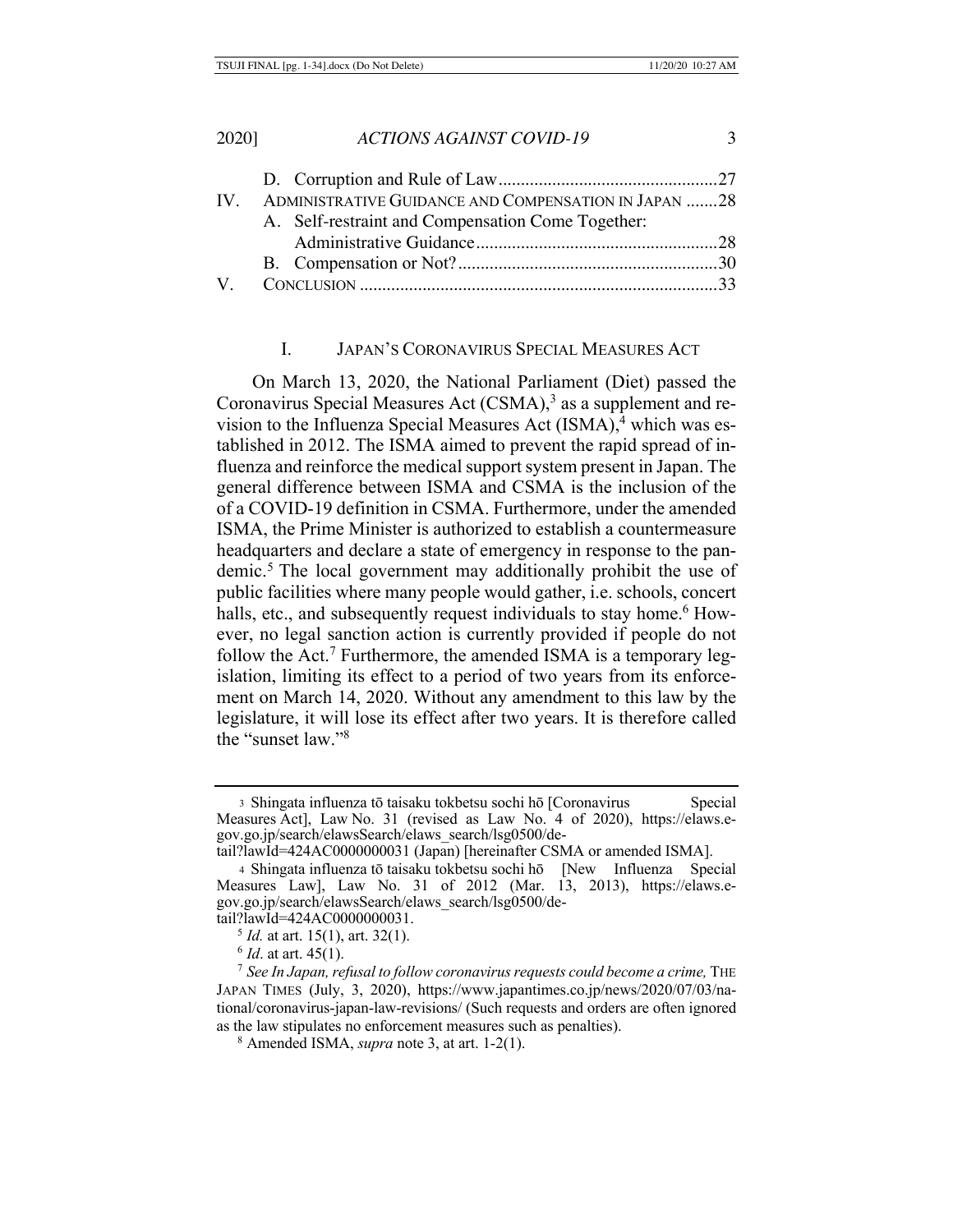What are the important aspects of the amended ISMA? First, the novel corona virus is regarded as the new influenza.<sup>9</sup> Before the amendment, there was no clarity on whether COVID-19 would even be covered by ISMA and the amendment constitutes the scope of application. Second, the central and local governments have already come to establish countermeasure action plans against COVID-19, affirming that the amended ISMA legally covers COVID-19.10

The amended ISMA provisions present three phases of analysis based on a linear timeframe: before spread, after spread, and beyond the limit of medical capacity.

In the first phase, the central and local governments are required to take necessary measures to store essential items, train essential workers, and disseminate knowledge in order to prepare for the prevention of the spread of the virus.<sup>11</sup> In this sense, the amended ISMA can use the existing action plans from the original ISMA to fight against COVID-19.12 These specific plans instruct the government and private organizations on how to carry out actions against threatening diseases.<sup>13</sup> The application of an existing phase one action plan did not come without pushback, however. Initially, the government insisted that a plan under the original ISMA could not be applied to COVID-19 in the first phase. 14 Before the promulgation of the amended ISMA on March 13, 2020, the absence of a relevant law delayed governmental measures, increasing the number of critically ill patients.15

<sup>12</sup> *Id.* art.1-2(3).

<sup>9</sup> *Id.* 

<sup>10</sup> *See* Eric A. Feldman, *Did Japan's Lenient Lockdown Conquer the Coronavirus?*, THE REGULATORY REV. (June 20, 2020), https://www.theregreview.org/2020/06/10/feldman-japan-lenient-lockdown-conquer-coronavirus/.

<sup>11</sup> Amended ISMA, *supra* note 3, art.13 (dissemination of knowledge), art. 27(public transportation), art. 55 (food supply).

<sup>13</sup> Nat'l Action Plan for Pandemic Influenza and New Infectious Diseases, (June 7, 2013), https://www.cas.go.jp/jp/seisaku/ful/keikaku/pdf/national%20action%20plan.pdf.

<sup>14</sup> https://mainichi.jp/articles/20200306/k00/00m/010/318000c (Tokuso hō kaisei de konkyo bureru shushō hatsugen) (Statement of prime minister changed in amendment of ISMA) (Prime Minister's remarks that the grounds are blurred by the revision of the Special Measures Law "Unknown virus" becomes "known infectious disease" four days later).

<sup>15</sup> *Japan losing patience with government over COVID-19 response,* DEUTSCHE WELLE, https://www.dw.com/en/japan-losing-patience-with-government-overcovid-19-response/a-53133243 (last visited Aug. 25, 2020).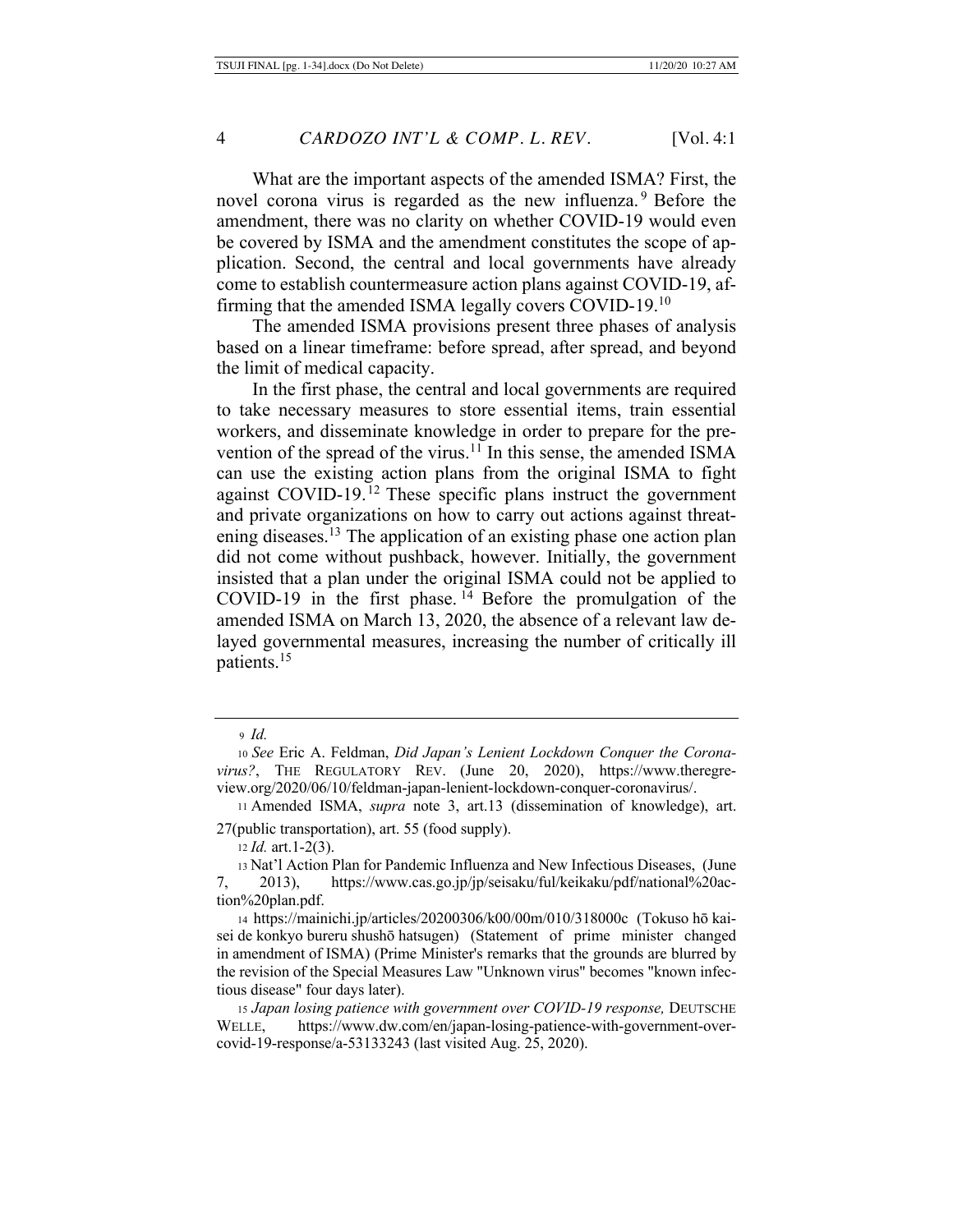In the second phase, wherein a high probability of the spread of COVID-19 exists, the Ministry of Health, Labour and Welfare (MHLW), reports the situation to the prime minister.<sup>16</sup> The prime minister then establishes a countermeasures headquarter, in all cases except for when the disease is a temporary seasonal influenza.17 When the central government determines that a countermeasures headquarter is necessary, prefectures are required to open such a headquarter.18 A headquarter will then perform the task of proposing and implementing official statements of governmental policies.19 The governors of prefectures may request cooperative actions from public and private organizations under Article 24(9) of the amended ISMA. 20 Article  $24(9)^{21}$  is applied as a request for voluntary restraint.

In the third phase, the prime minister as the chief of the countermeasures headquarter, may declare a state of emergency after submitting prior reports to the Diet.<sup>22</sup> A state of emergency can last up to two years, with a possible one year-extension.23 Its objective is to prevent the collapse of the medical services system.<sup>24</sup> The action plan specifies the requirements for the declaration of emergency. Without the declaration of emergency during this phase, medical support would exceed its capacity and endanger the lives and health of the people, which could in turn lead to social disorder.

The Diamond Princess, a cruise ship marred with a number of COVID-19 cases, was anchored in the port of Yokohama in February 2020.25 A number of infected persons were quarantined inside the

<sup>19</sup> *Pandemic Influenza Preparedness Action Plan of the Japanese Government,* 

MINISTRY OF HEALTH, LABOR AND WELFARE (Nov. 2005), https://www.mhlw.go.jp/english/topics/influenza/pandemic01.html.

<sup>20</sup> Amended ISMA, *supra* note 3, at art. 24(9).

<sup>21</sup> *Id.*

- <sup>22</sup> *Id.* at art. 32.
- <sup>23</sup> *Id.* at art. 32(2).
- <sup>24</sup> *Id.* at art. 32, para 2.

<sup>25</sup> Satoshi Sugiyama, *Japan finds 41 more virus infections on Diamond Princess; two more cruise ships turned away,* THE JAPAN TIMES (Feb. 7, 2020), https://www.japantimes.co.jp/news/2020/02/07/national/coronavirus-diamondprincess-cruise-ship/.

<sup>16</sup> Amended ISMA, *supra* note 3, at art. 14; Amended ISMA, *supra* note 3, at art. 1-2(2).

<sup>17</sup> Amended ISMA, *supra* note 3, at art. 15.

<sup>18</sup> *Id.* at art. 22.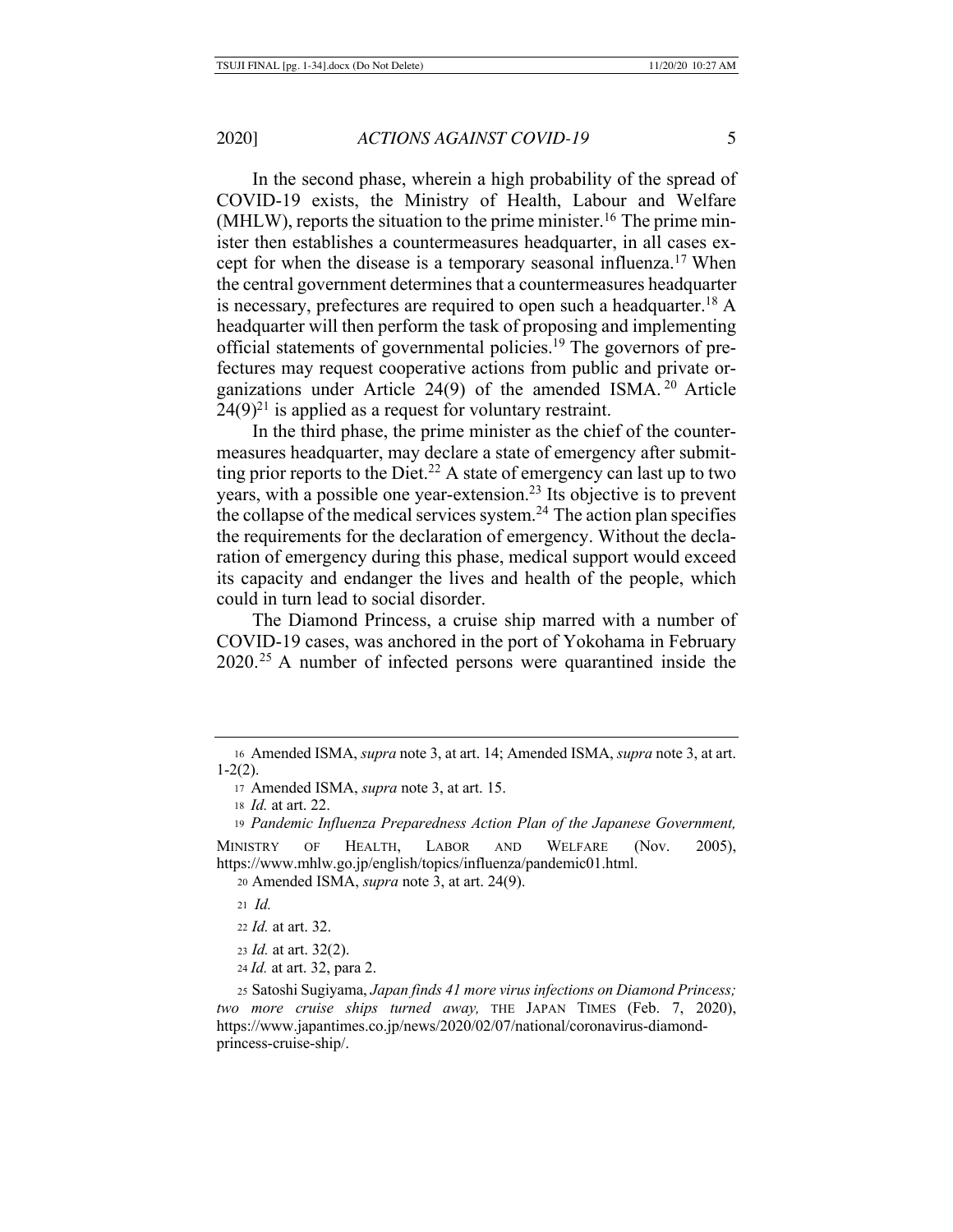ship. The Quarantine Act,<sup>26</sup> authorized the government to request that a person with a high probability of contracting the disease, isolate themselves in hospitals and hotels for a certain period of time to conduct medical tests, prior to reentering society, in hopes of mitigating the spread of the virus.

To enforce this protocol, under the amended ISMA, the governors of prefectures can issue voluntary stay home restraints, restricting the use of public facilities such as schools and entertainment facilities,  $27$ as well as acquire land, with the consent of landowners, to establish temporary medical facilities, $28$  and order emergency transportation of goods as is needed.29 Under the act, the central government headquarters coordinate several measures and the headquarters' governors issue self-restraint requests.<sup>30</sup> Also under the act, a criminal sanction is provisioned only for the violation of the order on transportation of necessary goods,<sup>31</sup> not for the violation of voluntary restraint,<sup>32</sup> or the closure of facilities.<sup>33</sup>

The amended ISMA authorizes governors of prefectures to take actual actions and enables them to read the original ISMA action plan to that of amended ISMA for carrying out immediate actions.<sup>34</sup> In the meantime, the original ISMA enacted in 2012, was criticized for seriously restricting human rights.<sup>35</sup> The opposing party had argued that the supplement act should make provisions to ensure that the countermeasure actions take into consideration such rights and ensure that the restrictions on people's rights are necessarily minimum.<sup>36</sup>

- 31 Amended ISMA, *supra* note 3, at arts. 76 -7.
- <sup>32</sup> *Id.* art. 45(1).
- <sup>33</sup> *Id.* art. 45(3).
- <sup>34</sup> *Id.* at art. 2(3), art. 3(6).

35 Kenji Utsunomiya, *Chairman's statement against the bill for special measures against new influenza,* JAPAN FEDERATION OF BAR ASSOCIATIONS (Mar. 22, 2012), https://www.nichibenren.or.jp/document/statement/year/2012/120322.html.

<sup>36</sup> Amended ISMA, *supra* note 3, at art. 5 ("Respect of human right and necessary action should be tailored to implement necessary purpose.").

<sup>26</sup> Ken eki hō [Quarantine Act], Law No. 201 of 1951, art. 14(1)-2, 16(2), translated in (Quarantine Act) [JAPANESE LAW TRANSLATION], http://www.japaneselawtranslation.go.jp/law/detail/?id=2783&vm=&re= (Japan).

<sup>27</sup> Amended ISMA, *supra* note 3, at art. 45(2).

<sup>28</sup> *Id.* art. 49.

<sup>29</sup> *Id.* art. 54.

<sup>30</sup> *Id.* at art. 3, 45(1). *See* SHINGATA INFURUENZA-TŌ TAISAKU SEIFU KŌDŌ KEIKAKU [GOVERNMENT ACTION PLAN FOR NEW INFLUENZA] of 2017, p. 6 https://www.cas.go.jp/jp/seisaku/ful/keikaku/pdf/h29\_koudou.pdf.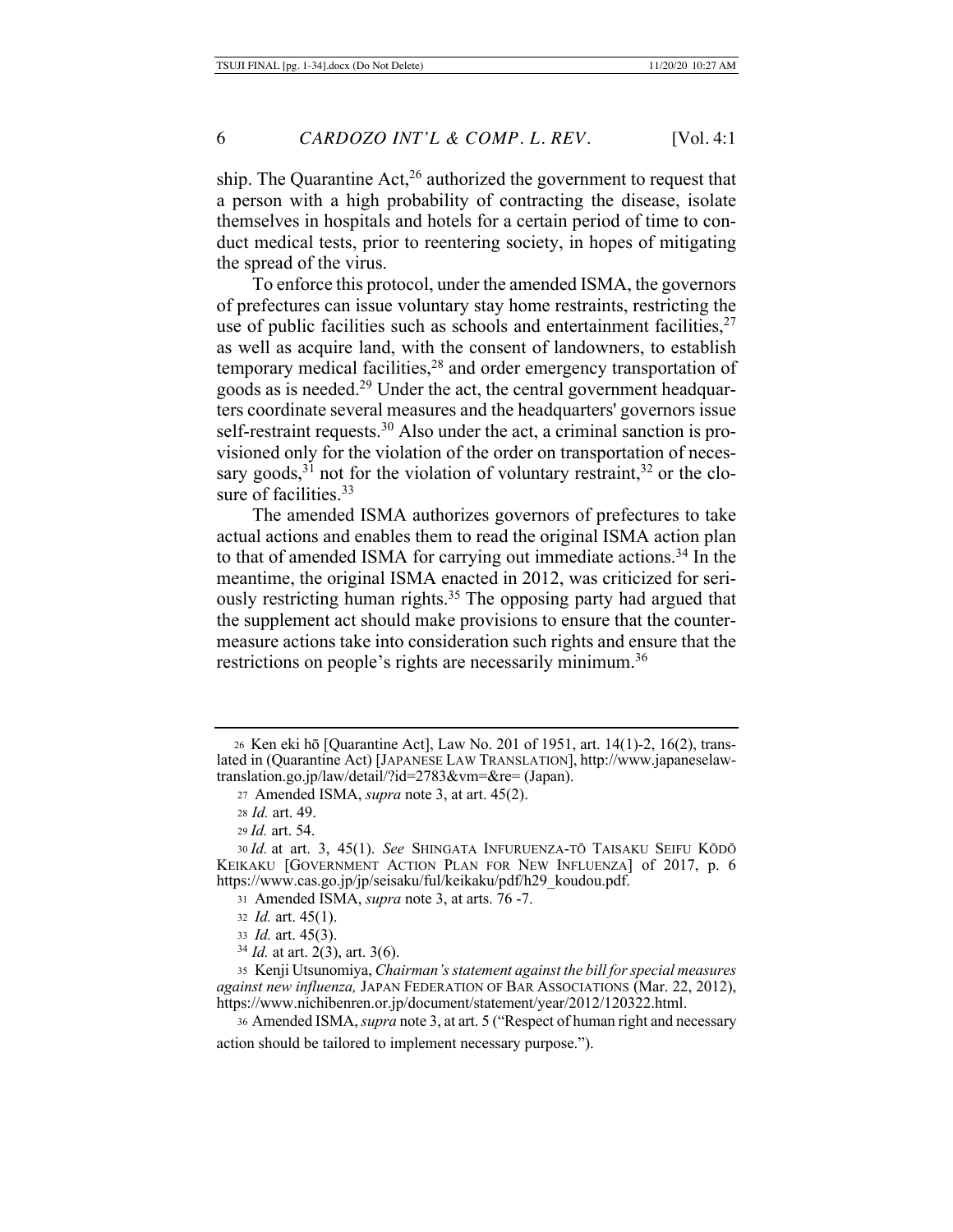#### *A. Tokyo Action Plan*

The action plan of the Tokyo Metropolitan Government (TMG) is a model for other prefectures concerning the actions undertaken to address COVID-19. TMG established countermeasure headquarters for COVID 19 on January 31, 2020.<sup>37</sup> Once the disease was recognized, the Tokyo action plan divided the spread of the virus into two phases: early stage and infection stage.

In the early stage, the Tokyo Metropolitan Government located those diseased via an epidemiological survey and separated the diseased from others to carry out medical inspections. 38 Individuals with a high risk of contracting the disease, were advised to isolate themselves in a designated hospital for medical tests and progress observations under the Infectious Diseases Act (IDA).<sup>39</sup> This policy is outlined in Articles 19 and 20 of the IDA. The governor thereafter designates authority to a director of a public health center. According to the action plan, the infection stage is triggered only when TMG is no longer able to locate those infected by the disease. When this occurs, TMG takes a three-step approach and the government changes its purpose from "prevention" to the "treatment of those affected."40

During the first phase of this stage the system lifts voluntary isolation. Further where Article 1441 of the IDA mandates some hospitals to implement surveillance, other designated hospitals are exempt from such comprehensive surveillance, but must rather implement a partial surveillance, and subsequently report the number of COVID cases recorded to TMG.

Under the pandemic warning, if ten diseased patients are found in fixed points and recorded by the infectious disease surveillance, that particular hospital would be concluded to have had a rapid increase in

<sup>37</sup> *Tokyo Metropolitan New Influenza Measures Action Plan*, TOKYO METROPOLITAN ADMINISTRATION BUREAU DISASTER MANAGEMENT SECTION, https://www.bousai.metro.tokyo.lg.jp/taisaku/torikumi/1000061/1000367.html (last visited Oct. 13, 2020).

<sup>38</sup> https://www.fukushihoken.metro.tokyo.lg.jp/iryo/kan-

sen/ky\_keikaku.files/kansensyoyoboukeikaku\_Part1.pdf (Tokyo to kansen keikaku) (TMG action plan for infectious disease).

<sup>39</sup> Kansenshō no yobō oyobi kansenshō no kanja ni taisuru iryō ni kansru hō [Act on the Prevention of Infectious Diseases and Medical Care for Patients with Infectious Diseases], Law No.114 of 1998, art. 19. [hereinafter, Infectious Diseases Act].

<sup>40</sup> *Tokyo Metropolitan New Influenza Measures Action Plan*, *supra* note 37. <sup>41</sup> Infectious Diseases Act, *supra* note 39, at art. 14-2.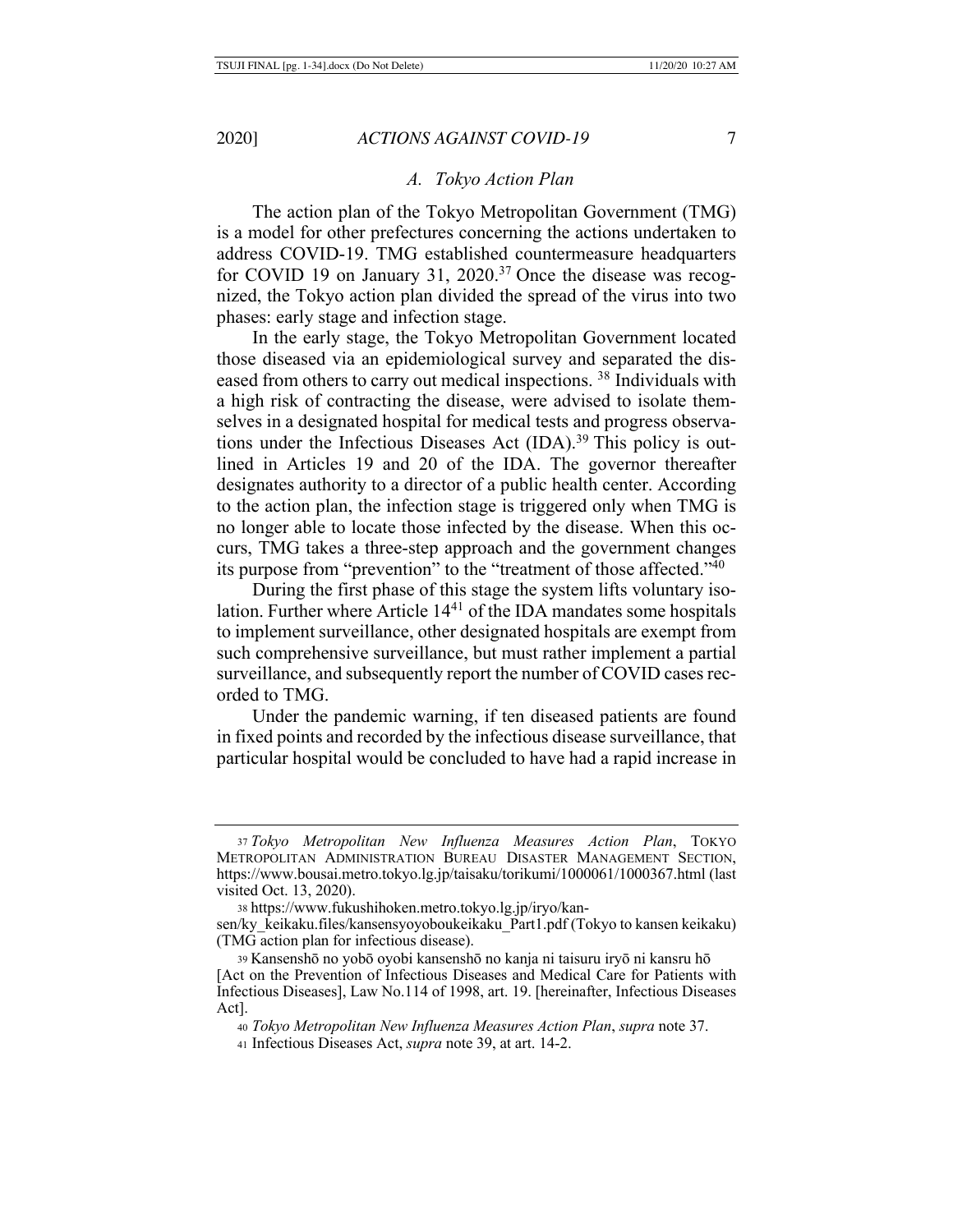the occurrence of the disease on premises.<sup>42</sup> That hospital would then no longer be available to treat the general public, and particularly would not be open to individuals with a high probability of contracting the disease. These individuals would not only be unable to visit the designated hospitals for the infectious disease, but would also be unable to visit general hospitals with similar records of cases. $43$  In these situations, the TMG supports medical staff and requests that hospitals shorten the period afforded to the hospitalization of those affected by other diseases, often cancelling or postponing medical operations.44

If thirty diseased individuals are recorded and the number of people in a fixed point is expected to continue increasing, the hospital survey concludes a significant decline in the availability of hospital beds. The governor of the TMG will then declare a state of emergency and ask people to restrain voluntarily. Further, certain businesses with a high probability of spreading the infection, such as night bars and pachinko parlors, are ordered for closure with prior notice.<sup>45</sup>

This paper will discuss the amendment to the Japanese Constitution that authorizes the prime minister of Japan with emergency powers. The original ISMA provides a procedure for the action plan and supplements the amended ISMA to work as a guideline of concrete actions for the prefectures.

#### *B. From Voluntary Restraint to Instruction*

The TMG asked the people of Tokyo to stay at home in May under Articles 24(9) and 45 of the amended ISMA. This stay at home order did not accompany any criminal liability; the fulfillment of the order depended on the people of Tokyo. Article 45(3) of the amended ISMA provisions a stronger "instruction" measure. A governor can directly instruct businesses to observe closure. While the article does

<sup>42</sup> *Tokyo Metropolitan New Influenza Measures Action Plan*, *supra* note 37 (Countermeasures at each stage).

<sup>43</sup> *Id.*

<sup>44</sup> *Id.*

<sup>45</sup> Amended ISMA, *supra* note 3, at art. 24(9); Amended ISMA, *supra* note 3, at art. 45 (2); Shusaku Kitajima & Stacey Steele, *COVID-19 Responses in Japan from an Administrative Law Perspective: Why won't Pachinko Parlours Close Down*?,THE UNIVERSITY OF MELBOURNE (May 26, 2020), https://law.unimelb.edu.au/centres/alc/engagement/asian-legal-conversations-covid-19/government-governance/covid-19-responses-in-japan-from-an-administrative-law-perspective-why-wont-pachinko-parlours-close-down.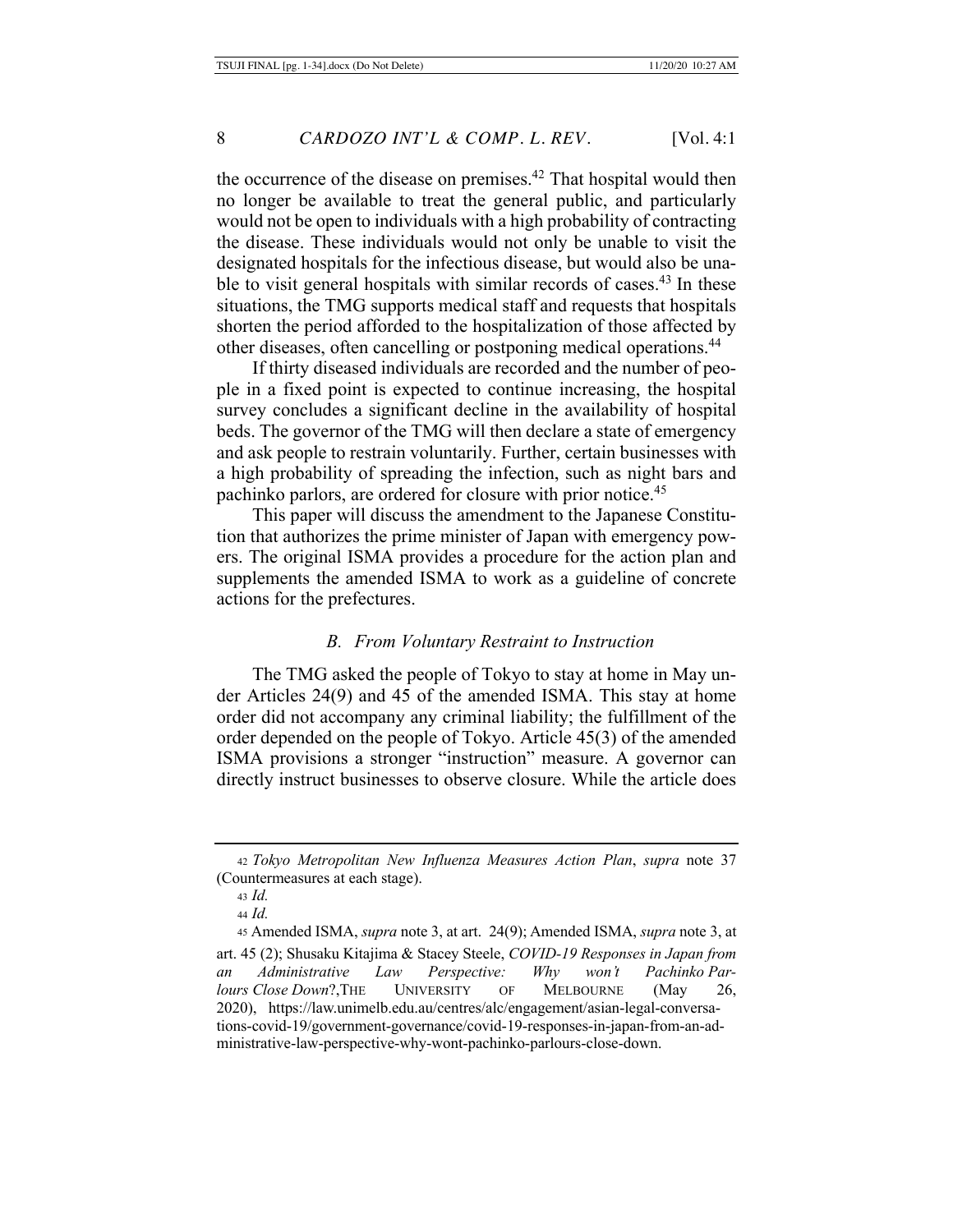restrict people legally, it does not involve any criminal liability.46 A governor can also release the names of people who do not follow the instruction under Article 45(3) of the amended ISMA. For instance, when the Governor of Osaka prefecture announced a state of emergency and ordered closure of certain kinds of businesses in Osaka, <sup>47</sup> pachinko parlors<sup>48</sup> did not follow the voluntary closure order and kept the stores open. Pachinko is a famous Japanese mechanical game, known for its use for gambling. People who love pachinko continued to go to these gambling parlors, spending all day in front of the slot machines. As a result, the governors of Osaka and Chiba released the names of pachinko parlors that did not comply with the closure order.49 However, governors' attempt to hold these businesses accountable for their failure to comply, failed.<sup>50</sup> Those who love pachinko learned where they could enjoy this activity through the official release of the names of non-compliant pachinko parlors.

Typically, under Japanese administrative law, announcements made by the government aims to provide information to citizens. As in this case, announcing noncompliant institutions to the public could have worked as a type of sanction. However, it would be deemed illegal under the Administrative Case Litigation Act if it were exercised in an arbitrary and capricious way. 51

The request for a voluntary temporary closure is an administrative instruction that carries no sanctions, which means that a citizen could easily disobey the instruction.  $52^{\circ}$  Contrary to the intent of the

(Nikkei Shimbun, Osaka shunai nimo tenmei kōhyō, fu-chiji kyugyō ōujinu nara kansei kakudai hadome nerau) (Osaka release name of business that disobey selfrestraint, Osaka governor aims to stop infection).

<sup>48</sup> Pachinko is Japanese gambling machine. It is a kind of slot machine.

<sup>49</sup> *Id.; See also*, https://www.asahi.com/articles/DA3S14455289.html

(Nyujō chusen ken motome 200 nin ga retzu, kengai nambar no ku-

ruma kyugyō siji matudo no pachinko ten) (Publication of store name*,* pachinko parlors that do not respond to requests for closure one after another) (200 people line up to go in pachinko in Matsudo, Chiba).

<sup>50</sup> *Id.*

<sup>51</sup> Gyōsei jiken soshou hō [Administrative Case Litigation Act], Law No. 139 of 1962, art. 30, translated in (Administrative Case Litigation Act) [JAPANESE LAW TRANSLATION], http://www.japaneselawtranslation.go.jp/law/detail/?id=1922&vm=04&re=01 (Japan).

<sup>52</sup> SAKURAI & HASHIMOTO, *GYŌSEIHŌ* [Administrative law], p. 132; *See also*, https://www.nikkei.com/article/DGKKZO58850880Y0A500C2KNTP00/

<sup>46</sup> *See In Japan, refusal to follow coronavirus requests could become a crime, supra* note 7.

<sup>47</sup> https://www.nikkei.com/article/DGXMZO58374760S0A420C2AC8Z00/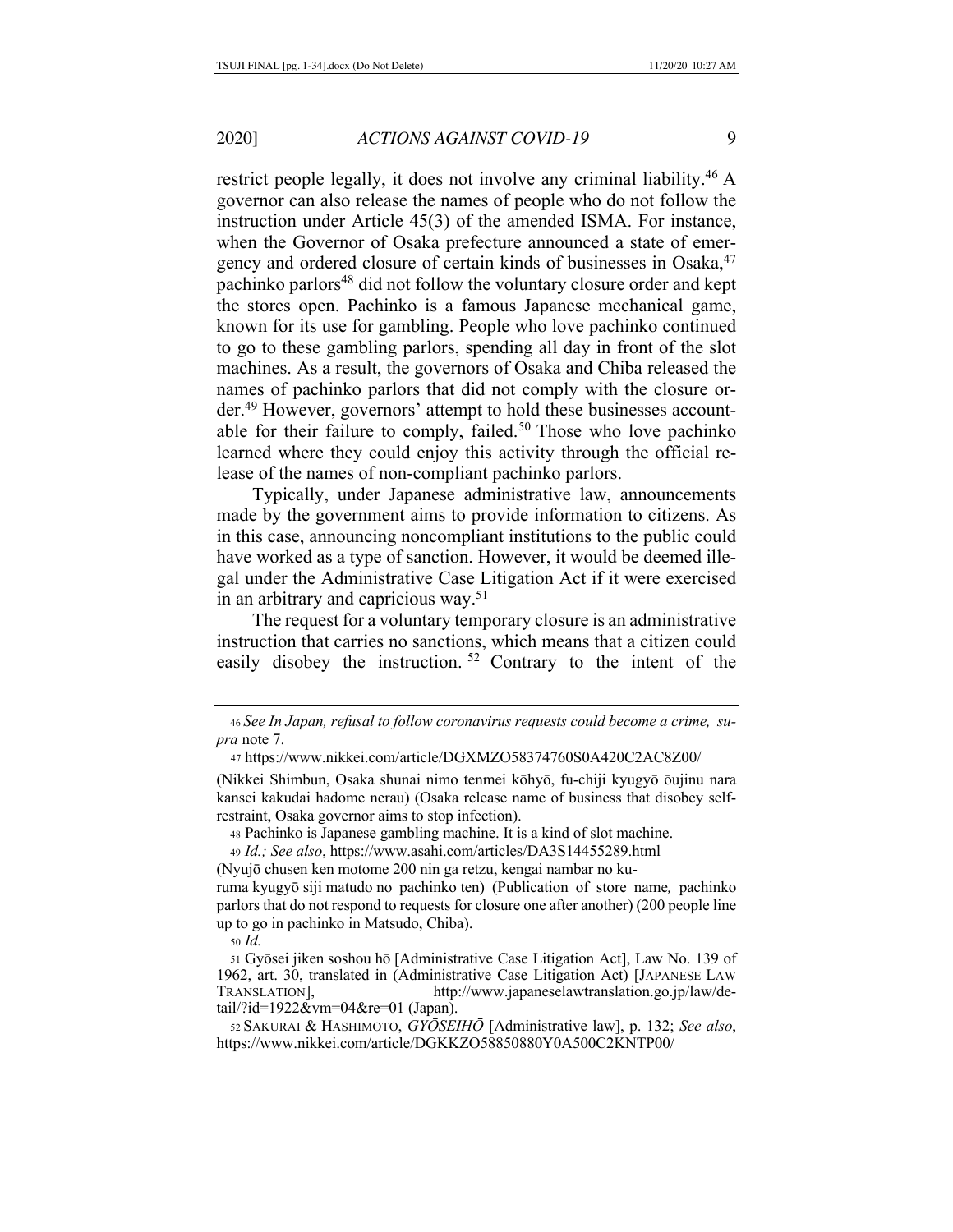governors, many people continued to congregate at the open pachinko parlors, which failed to follow government orders.<sup>53</sup> This practice was popular in many parts of Japan, while the governor of Tokyo did not disclose the names of businesses, the governors of Kanagawa, Gunma, and Ibaraki did.54

If not handled carefully, "public health" could act as a magic word granting the government uncontested leeway to restrict human rights. If citizens get together without any legal restriction, society prospers as a whole. The problem with the case of the pachinko parlors, was that if people relied on non-legal regulation such as custom or culture, where free-rider issues could arise.55 It is therefore imperative to find a balance between government orders and preserving social freedom.

### II. WHY ARE CENTRAL AND LOCAL GOVERNMENTAL ACTIONS DELAYED? INTERPRETATION OF TEXT IN A STATUTE AND POLITICAL RESPONSIBILITY

The central and local governmental actions were delayed in Japan. These actions against COVID-19 involved both legal and political responsibility. Therefore, it is important that we distinguish a legal responsibility from a political one. If the government takes a certain interpretation of the provision of ISMA and does not take any action, resulting in the delay of necessary measures and cause for serious loss of health and lives, people may seek legal damage under the State

<sup>(</sup>Pachinko ten ga eigyō jishuku sinai) (The pachinko parlors won't restrain themselves from operating).

<sup>53</sup> Interview with Shusaku Kitajima, Professor, Tohoku University (May 26, 2020); https://www.asahi.com/articles/DA3S14455289.html (Tenmei kohyō jichitai aitsugu kyugyō yōsei ōujinu pachinko ten) (Local governments release names of pachinko);

https://www.asahi.com/articles/DA3S14455289.html (Nyujō chusen ken motome 200 nin ga retzu, kengai nambar no kuruma kyugyō siji matudo no pachinko ten) (200 people line up to go in pachinko in Matsudo, Chiba).

<sup>54</sup> https://www.asahi.com/articles/DA3S14459923.html (pachinko simetsuke kyoka to-chiji eigyo zero jitsuh ha ato 4 ten) (binding pachinko, TMG governor said zero but four stores are open).

<sup>55</sup> THE JAPAN TIMES, *supra* note 6 (In early May, governments of prefectures including Hyogo, Kanagawa, Niigata, Chiba and Fukuoka issued business suspension orders to pachinko parlors which in turn ignored repeated requests to shut down to prevent further spread of coronavirus and continued to operate even after their names were disclosed . . . Some pachinko parlors, however, continued operation, and even those that followed the orders resumed operation after business closure requests for other commercial facilities were relaxed).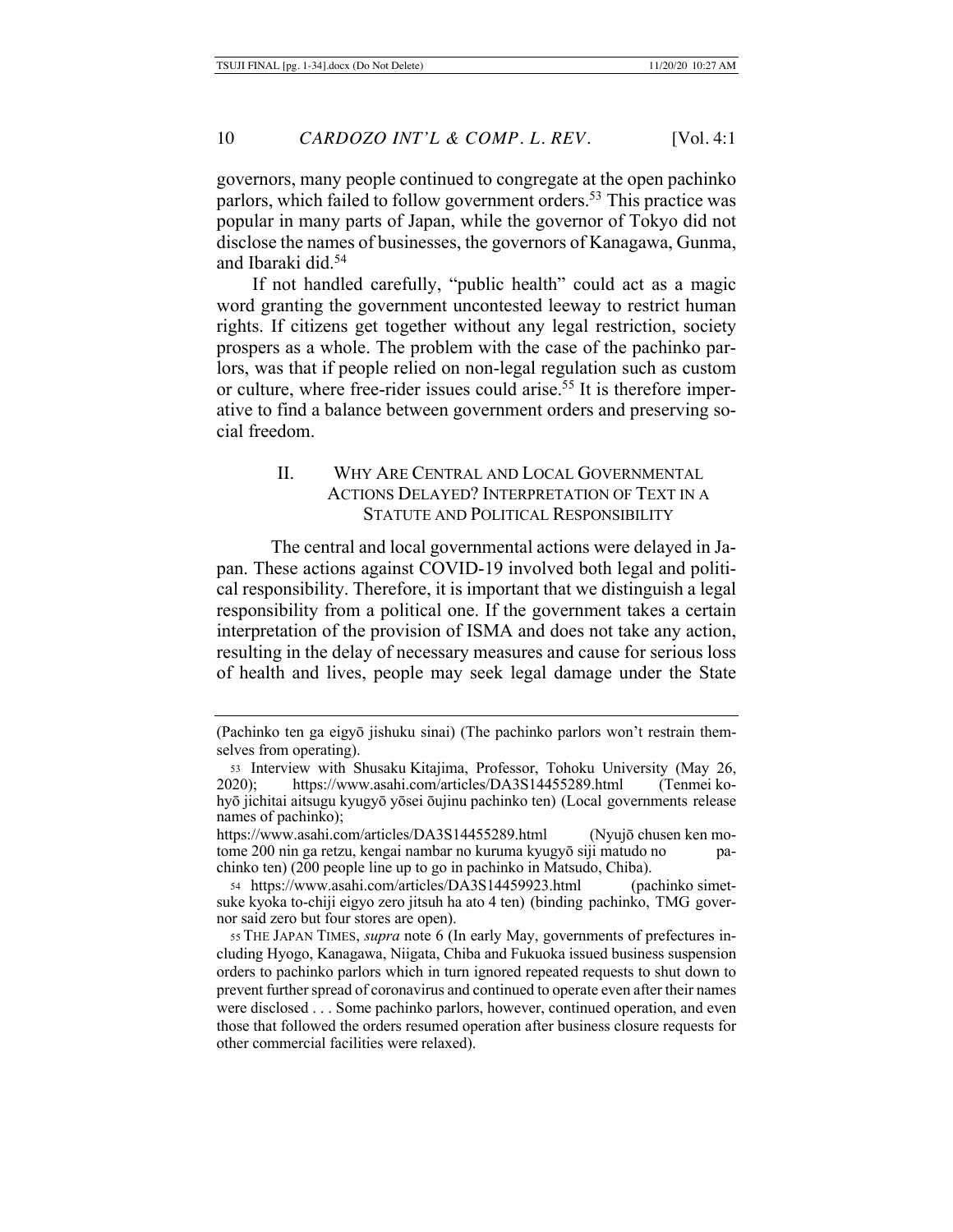Redress Act for the government's illegality.<sup>56</sup> If a certain interpretation of the text of the statute is beyond the text and is equivalent to the rewriting of a statute, it is the mission of the legislature to amend it.<sup>57</sup>

Under a parliamentary system, the head of the ruling party is the prime minister in the administrative branch.<sup>58</sup> The serious conflict between the cabinet and ruling party in the parliament does not occur because the cabinet and the majority of the parliament works together.

If a certain implementation is beyond interpretation, the prime minister would be required to submit a bill to amend the existing statute.59 In Japan, the government persisted on only a certain interpretation of the statute, delaying the execution of necessary prevention measures.

# *A. Definition of Text and Interpretation of IDA*

Japan's IDA lays out several types of diseases with several treatments. If the definitions provided in IDA were appropriately interpreted, the government could have responded more quickly.

First, the IDA calls for a compulsory action of hospitalizing a person with high probability of contracting diseases that are designated in the class range<sup>60</sup> of 1-3 in the Article  $6(1-3)$  of IDA.

The Infectious diseases are designated within a range of Class 1 to Class 3 in Article 6(1-3) of the IDA: $61$ 

Class 1 of designated diseases includes seven classes of diseases: Ebola hemorrhagic fever, Crimean‐Congo hemorrhagic fever, pest, and variola.

of Japan) [JAPANESE LAW TRANSLATION], http://www.japaneselawtranslation.go.jp/law/detail/?id=174&vm=04&re=01&new=1 (Japan).

<sup>56</sup> *See* Kokka baishou hō [State Redress Act], Law No. 22 of 1947, art. 1 (Japan). <sup>57</sup> Nihon-Koku Kenpō [CONSTITUTION], art. 41, translated in (The Constitution

<sup>58</sup> *Id.* at arts. 66, 67.

<sup>59</sup> *Id.* art. 72.

<sup>60</sup> Kansen-shō no yobō oyobi kansen-shō no kanja ni taisuru iryō ni kansuru hōritsu [Act on the Prevention of Infectious Diseases and Medical Care for Patients with Infectious Diseases], Act No. 114 of 1998, art. 6, translated in (Act on the Prevention of Infectious Diseases and Medical Care for Patients with Infectious Diseases) [JAPANESE LAW TRANSLATION] http://www.japaneselawtranslaeases) [JAPANESE LAW TRANSLATION] http://www.japaneselawtranslation.go.jp/law/detail/?id=2830&vm=04&re=02 (Japan).

<sup>61</sup> *Id.* at art. 6(1)-(3).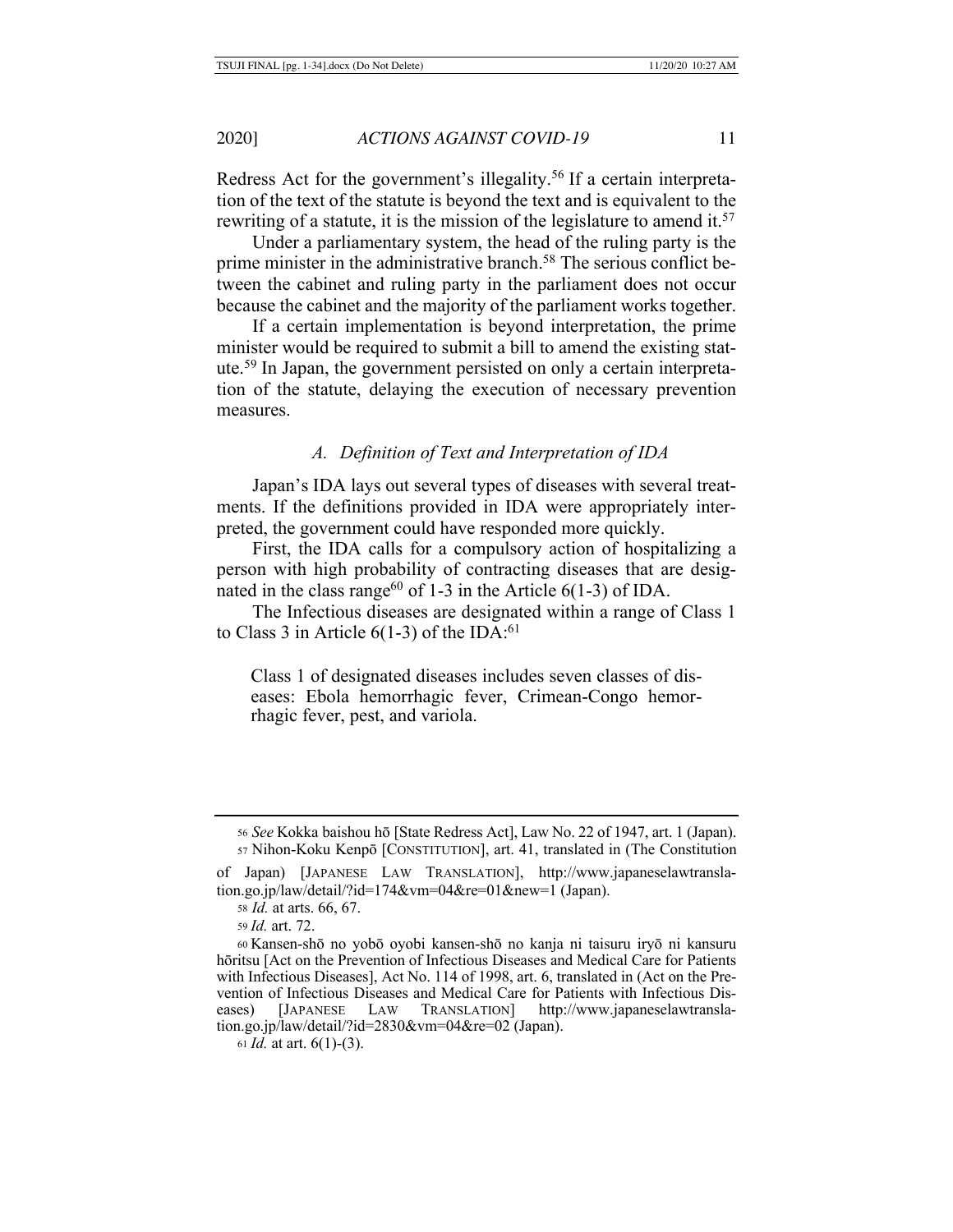Class 2 includes diseases such as poliomyelitis, tuberculosis, diphtheria, severe acute respiratory syndrome (SARS), and Middle East respiratory syndrome (MERS).

Class 3 includes diseases such as cholera, shigellosis, intestinal hemorrhagic Escherichia coli, and typhoid.

The hospitalization fee would be covered by the government. Under the IDA, the designation enables government to restrict a person with an infectious disease from going to work for a certain duration.62 The public health center can figure out the number of designated diseases to formulate a quick response of isolation measures.

The cabinet had thought that COVID-19 was a recognized disease, not simply a "new infection" under Article 6(7) of IDA. Article  $6(8)^{63}$  of IDA provides the definition of "new infection" as follows:

The term "New Infectious Disease" as used in this act means a disease which is deemed to be transmittable from person to person, which involves pathological conditions or therapeutic outcomes apparently different from those of any already known infectious disease, and which could cause a serious condition if developing the disease, and which is deemed to be likely to seriously affect the lives and health of the public in the event of the spread of the disease.

As in the case of designated infectious diseases, hospitalization is compulsory for the new infectious diseases because it could escalate to a serious health condition, and may be transmittable from one person to another.<sup>64</sup>

The Quarantine Act has another definition for people who come from abroad. The definition of "Quarantine Infectious Disease"<sup>65</sup> authorizes a government to ask the person who is susceptible to diseases to undergo an inspection and a medical treatment. The act is aimed at preventing foreigners from bringing novel diseases into Japan.

<sup>62</sup> *Id.* at art. 15.

<sup>63</sup> *Id.* at art. 6(8).

<sup>64</sup> *Id.* at art. 6 (1), (2), (8) (Class 1 and 2 are compulsory hospitalization. Designated infectious disease is defined by cabinet order); *Id.* at art. 7. *See also,* Shingata korona uirusu kansenshō wo sitei kansenshō tosite sadameru tō no seirei [Cabinet Order designating new coronavirus infection as a designated infectious disease], no. 11 of cabinet order, art.1 (Japan).

<sup>65</sup> Ken eki hō [Quarantine Act], Law No. 201 of 1951, art. 2(3) (Japan).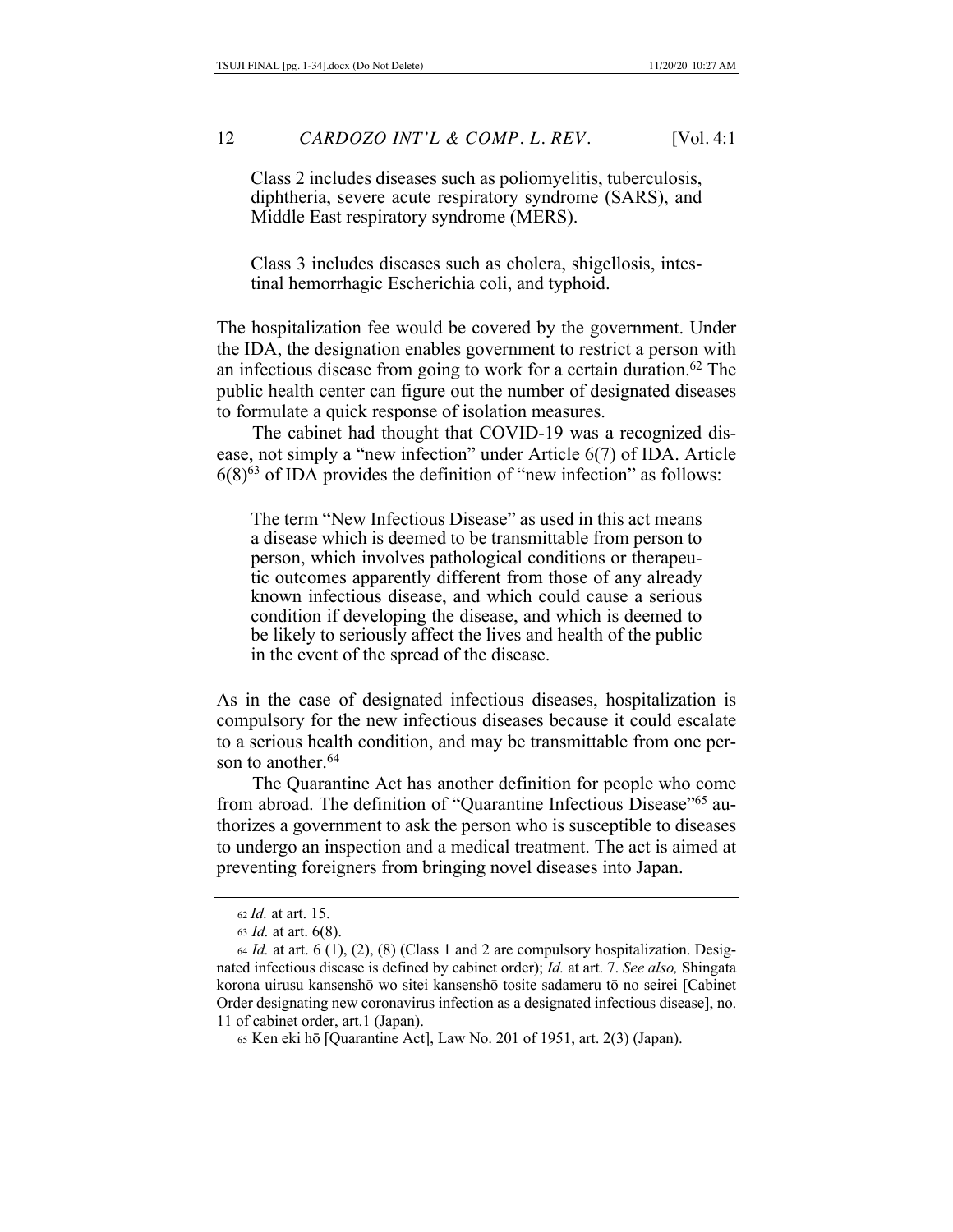#### *B. COVID-19: Unknown or Known?*

In February 2020, COVID-19 was assigned as a "Designated Infectious Disease" in Article  $6(8)$  of the Infectious Diseases Act.<sup>66</sup> In March 2020, the government originally argued that the IDA is not applicable to COVID-19, for it is a "recognized" virus, and thus, called the need for an amendment to cover COVID-19.67 While the opposing party first argued that the original ISMA was applicable, it however succumbed to the ruling party's call for the revision of ISMA on March 13, 2020.<sup>68</sup>

ISMA originally borrowed the definition of IDA for designated diseases that are different from known (recognized) diseases.<sup>69</sup> On March 5, 2020, the Coordination Office of Measures on Emerging Infectious Diseases under the Cabinet Secretariat declared on Twitter that ISMA, could not be applied to an unknown disease such as COVID-19.70 On March 6, 2020, in a day, the cabinet changed the interpretation of "unknown" to "known."71

Why did the Shinzo Abe's cabinet change the interpretation of the text? ISMA was originally established in 2012 under the leadership of the Democratic Party, when the current ruling party, the Liberal Democratic Party (LDP) was the opposing party. The 2012 ISMA categorized several types of diseases, such as new influenza, re-emerging

<sup>66</sup> https://mainichi.jp/english/articles/20200304/p2g/00m/0na/039000c, THE MAINICHI, Abe seeks opposition help for emergency virus bill as cases top 1,000 (March 4, 2020); https://style.nikkei.com/article/DGXMZO65267330R21C20A0000000?channel=DF130120166018 (Nikkei Asia, Japan classifies Wuhan coronavirus as 'designated infectious disease') (January 28, 2020); http://www.asahi.com/ajw/articles/AJ202001270041.html (Asahi Shimbun,Japan will label coronavirus as infectious disease to fight spread) (January 27, 2020).

<sup>67</sup> https://mainichi.jp/articles/20200306/k00/00m/010/318000c (Tokuso hō kaisei de konkyo bureru shushō hatsugen) (Statement of prime minister changed in amendment of ISMA) (Prime Minister's remarks that the grounds are blurred by the revision of the Special Measures Law "Unknown virus" becomes "known infectious disease" four days later).

<sup>68</sup> *What is Japan's coronavirus special measures law?,* THE MAINICHI (Mar. 11, 2020), https://mainichi.jp/english/articles/20200311/p2a/00m/0na/008000c.

<sup>69</sup> Amended ISMA, *supra* note 3, art. 2(1). *See also*, IDA, art. 6(7).

<sup>70</sup> https://www.asahi.com/articles/ASN366JPZN36UTFK017.html (Naikaku kanbō twitter terebi bangumi ronpyō ni hanron shingata corona) (Cabinet office twitter objected to commentary on television program).

<sup>71</sup> https://mainichi.jp/articles/20200306/k00/00m/010/318000c (Tokuso hō kaisei de konkyo bureru shushō hatsugen) (Statement of prime minister changed in amendment of ISMA).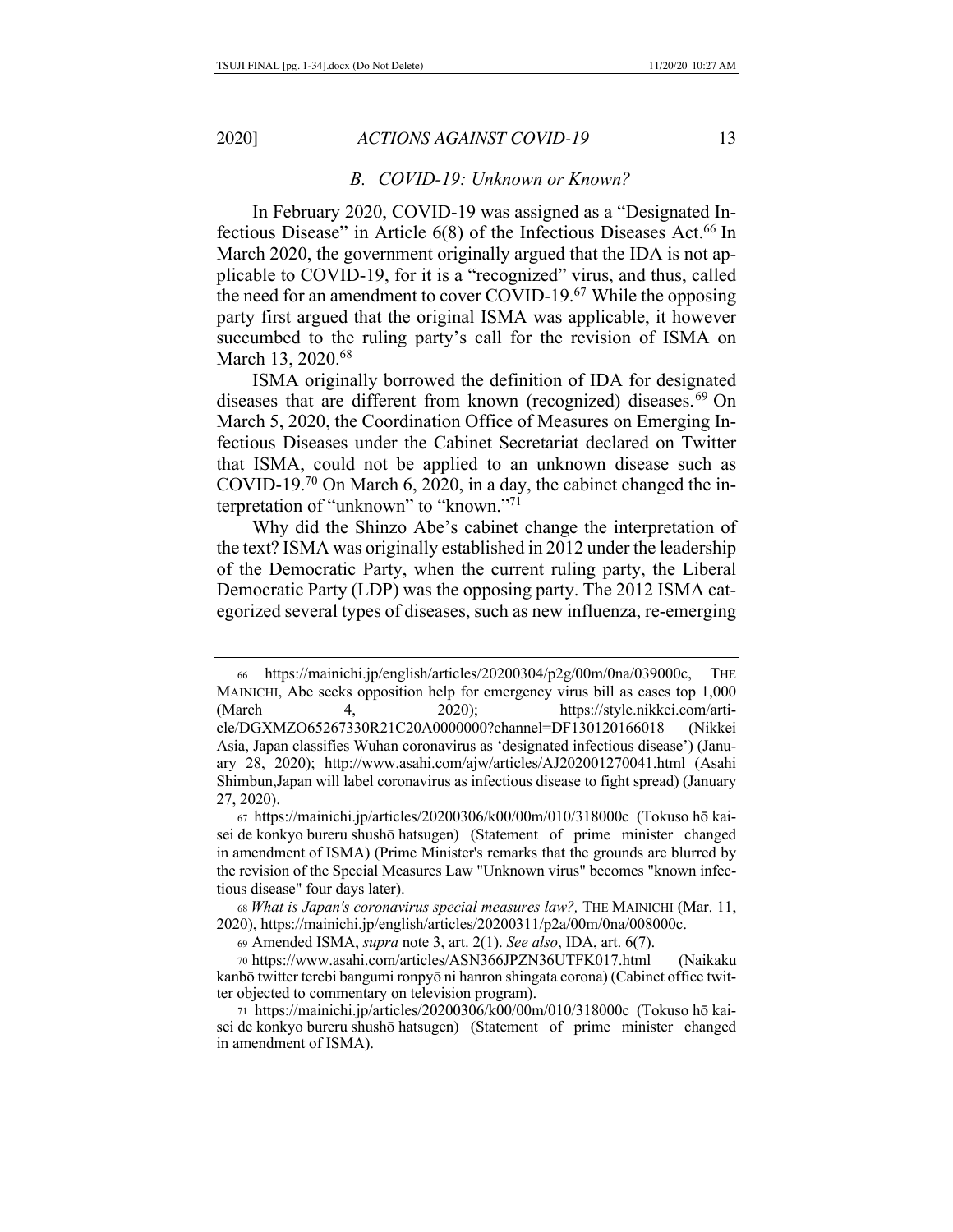infectious diseases of common concern (ERIDCC), and other new diseases. 72

On February 29, 2020, Shinzo Abe announced that everyone could take the test for COVID-19. However, in a matter of just four days, he explained that he did not state that this could be carried out immediately.73

It seems as though the Liberal Democratic Party did not want to use ISMA, which was passed when LDP was the opposing party in 2012.74 In 1998, when the IDA was established, it was doubtful to see whether its definition was clear or not. At that time, SARS was first recognized as a "New Infectious Disease" in Article 6(9), then, "Designated Infectious Disease" in Article 6(8) of IDA.75 The term "New Infectious Disease" differs from existing infections, and is regarded as a class 1 infection of designated diseases, such as Ebola. An administrative agency may compel hospital admittance for any person with a high probability of a new infectious disease, or a class 1 infection of an already designated disease.76 If SARS was considered a new infectious disease in the IDA, the question then arises whether COVID-19 should also be considered the same. Although it is unclear what occurred between February 29, 2020 to March 6, 2020, which caused the government to suddenly change the official interpretation and its policies, the political decision of the prime minister is left to the judgment of the voters.77

<sup>73</sup> https://mainichi.jp/articles/20200303/k00/00m/010/337000c

<sup>72</sup> https://mainichi.jp/articles/20200306/k00/00m/010/318000c (Tokuso hō kaisei de konkyo bureru shushō hatsugen) (Statement of prime minister changed in amendment of ISMA) (Prime Minister's remarks that the grounds are blurred by the revision of the Special Measures Law "Unknown virus" becomes "known infectious disease" four days later) ("With the introduction of the new influenza and other measures in 2012, the former government (Democratic party) defined the new influenza as 1) new type of influenza, 2) re-emerging influenza, and 3) new infectious diseases.").

<sup>(</sup>Zen kanja ukerareru demo imasugu to ha ittenai, shusho henten mo gokai shojinu) (Prime minister said that all the patients can take test, but not said immediately. Statement of PM changed, but PM said that it doesn't lead misunderstanding); https://mainichi.jp/articles/20200302/k00/00m/010/302000c (Shingata corona PCR kensa konkyo tobosi seiji handan) (New corona virus test, groundless political judgement).

<sup>74</sup> https://www.asahi.com/articles/ASN347DNGN34UTFK014.html (Ima no hōritsu de dekiru tokuso hō kaisei yatō kara chumon zokuzoku).

<sup>75</sup> Infectious Disease Act, *supra* note 38, at art. 6(9).

<sup>76</sup> *Id.* at arts. 19, 20.

<sup>77</sup> https://www.nhk.or.jp/politics/articles/feature/38490.html. (NHK, Nihon moderu jissai donano [Evaluation of Japanese model]) (What is the public's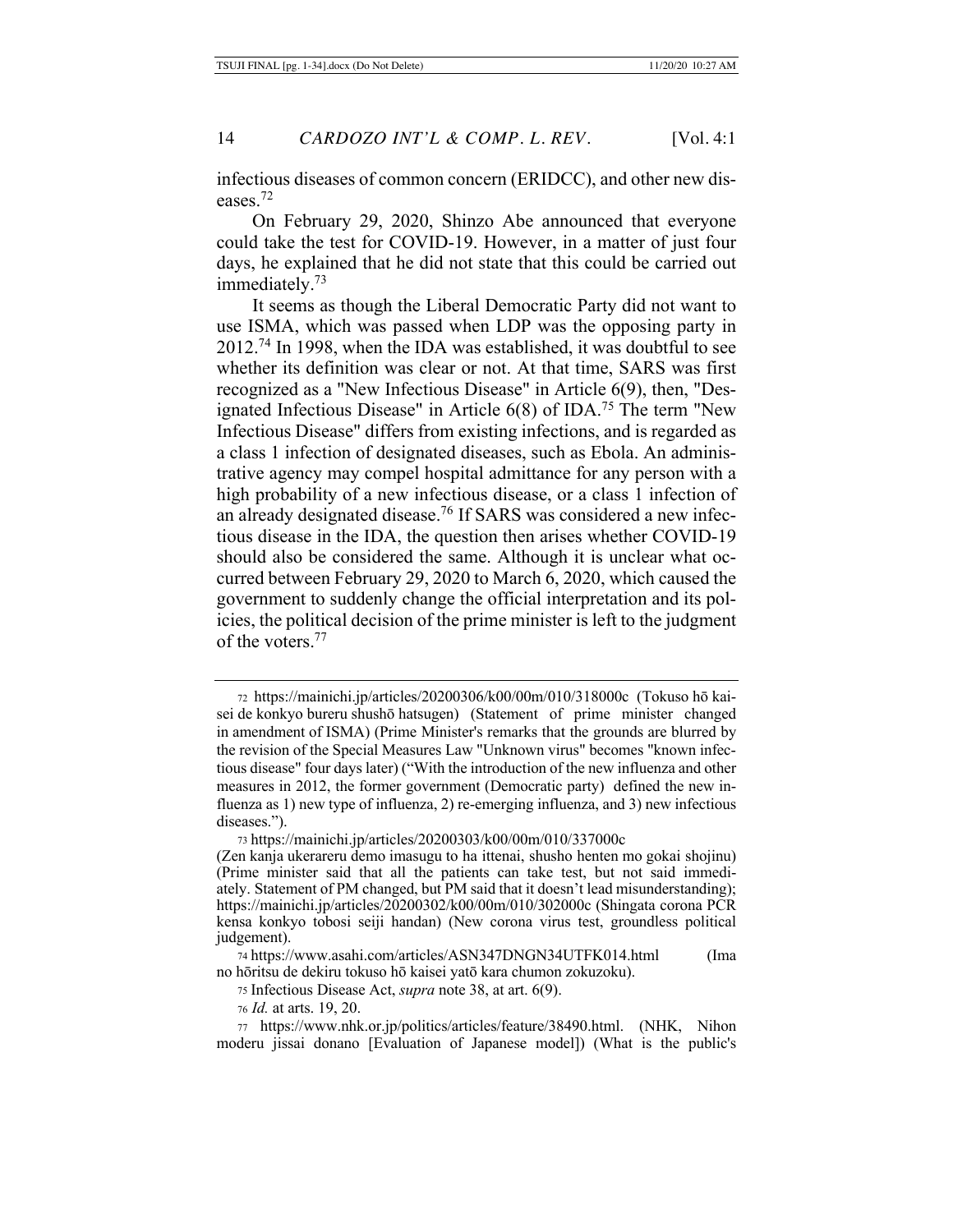# *C. Definition of Disease in Article 6(8) and Article 9: Hospitalization*

The government could have applied new infectious diseases into Article 9 of the IDA and the cabinet could have changed the application by cabinet order or cabinet decision if they subsequently found a mistake in the exiting application of Designated Infectious Disease in Article 6(8) of IDA. Overall, many citizens rely on the government's official interpretation; therefore, the government should not change its application of a law so easily. Legal stability is a key factor in the rule of law.78

The opposing party has criticized that the application of designated diseases in Article 6(8) of IDA was wrong, asserting that the government should change the application immediately in order to take appropriate governmental actions.79 The ruling party and the Abe administration have argued that Article 9 was available only for unknown diseases.<sup>80</sup> The government successfully amended IDA to include COVID-19 and evaded the political responsibility on March 13, 2020.81

A significant difference between Article 6(8) and Article 9 of ISMA, is that Article 9 enables ISMA to be applied to the category of new infectious disease. The governors of prefectures may take actions before a designation based on the advice of MHLW. After the cabinet order designated COVID-19 as a new infectious disease, the

assessment of the government's response?) (Cabinet approval ratings have fallen. In May, an NHK poll showed that for the first time since June 2018, about two years ago, "I don't support the government" was up from "I support the government" Above.)

<sup>78</sup> Tomoya Yamazaki, *Constitutional Interpretation and Legal Stability*, KANAZAWA L. REV. 59 (2), 245, 245 (2017). *See also* Moto, *KENPŌKŌGI*, at 117 (citing NIHONKOKU KENPO [KENPO][CONSTITUTION], art. 9 (Japan) (discussing how one of the most significant developments of official interpretation concerned Article 9 of the Japanese Constitution which renounces war and prohibits Japan from maintaining war potential)).

<sup>79</sup> https://www.asahi.com/articles/ASN347DNGN34UTFK014.html (Ima no hōritsu de dekiru tokuso hō kaisei yatō kara chumon zokuzoku).

<sup>80</sup> https://mainichi.jp/articles/20200306/k00/00m/010/318000c (Tokuso hō kaisei de konkyo bureru shushō hatsugen) (Statement of prime minister changed in amendment of ISMA) (Prime Minister's remarks that the grounds are blurred by the revision of the Special Measures Law "Unknown virus" becomes "known infectious disease" four days later).

<sup>81</sup> https://www.nhk.or.jp/politics/articles/feature/38490.html (NHK, Nihon moderu jissai dōnano [Evaluation of Japanese model]).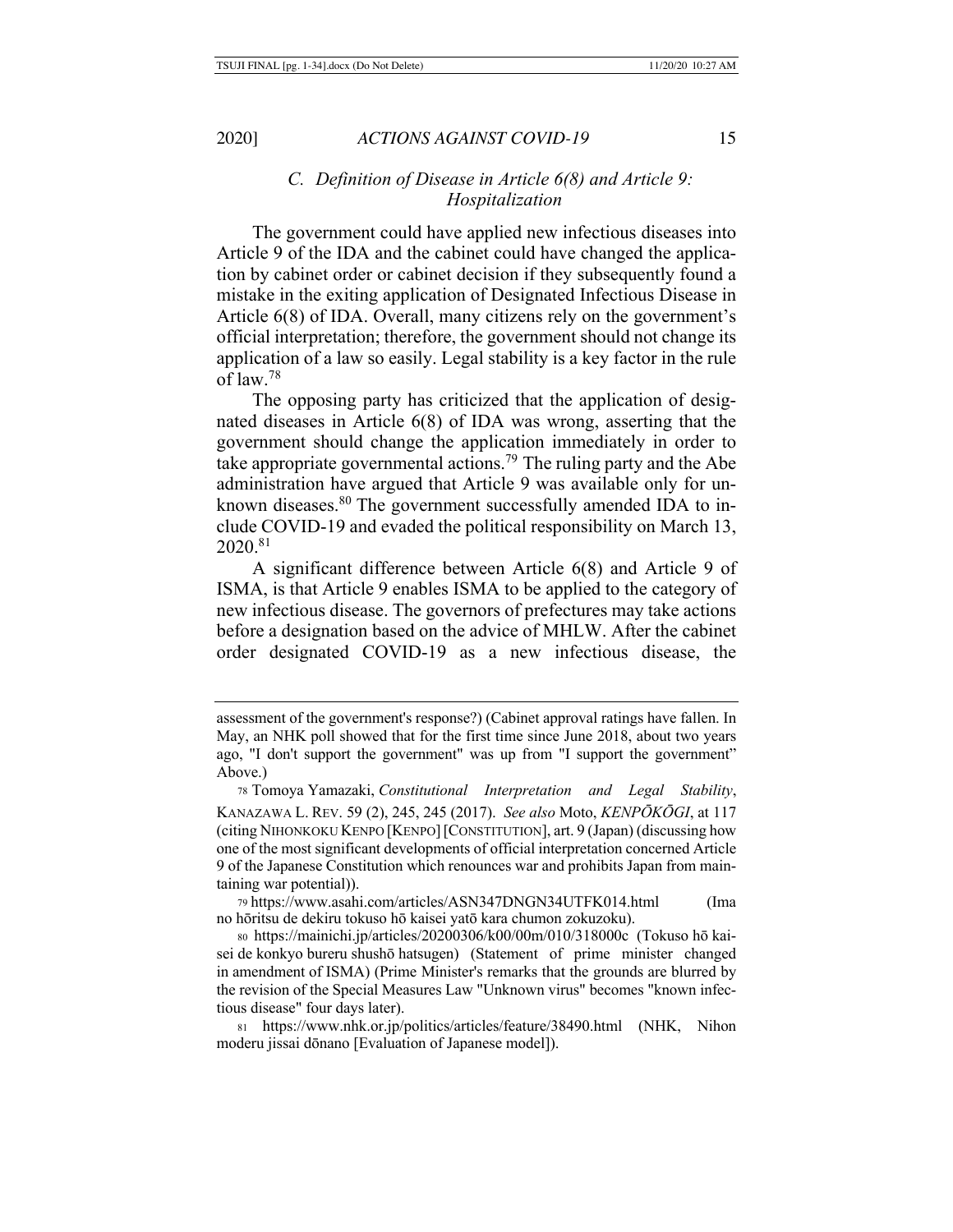government could carry out actions against COVID-19 as a class 1 infection of designated diseases.

### *D. When ISMA was Activated*

When the amended ISMA is in effect, the government may exercise emergency actions to order restrictions, bans, or closure of schools, social service facilities, and places where many people visit and use.82 The government may offer emergency loans, and restrict the purchase of goods.<sup>83</sup> The amended ISMA allows quarantine station chiefs to inspect hotels and hospitals for those infected without requiring the owner's consent.84 They may additionally take lands to erect temporary medical facilities,  $85$  order expropriation and savings of necessary items,<sup>86</sup> order medical workers to provide medical services,<sup>87</sup> and order public transportation for general coordination,<sup>88</sup> and distribution of necessary items.<sup>89</sup>

This power of the amended ISMA was arguably a critical curtailment of human rights. The Japan Bar Association (JBA) already denounced ISMA publicly in 2012.<sup>90</sup> JBA criticized that ISMA allowed the government to comprehensively restrict human rights via compulsory sanctions placed through cabinet orders.

The other difference between Article 6(8) and Article 9 of IDA is public insurance. Article 37 of IDA covers the medical services of hospitalization for people who follow the advice of the public health center. Class 1 and Class 2 designated infectious diseases are covered at public expenses. The extent of public expense depends on the kind of disease. New infectious diseases are covered for medical service only if they are recognized.<sup>91</sup>

- <sup>88</sup> *Id*. at art. 53(1).
- <sup>89</sup> *Id*. at art. 54(3).

<sup>90</sup> https://www.nichibenren.or.jp/document/statement/year/2012/120322.html (JFBA, Shingata infuruenza to taisaku tokubetsu soti hōan ni hantai suru kaichō seimei) (Statement of JBA president against new influenza measurement act).

<sup>91</sup> Infectious Disease Act, *supra* note 38, art. 19 (Hospitalization), art. 22 (Discharge from hospital), art. 37 (Medical Services for Inpatients) ("The cost of testing to determine if the patient has been sickened by the new infection.").

<sup>82</sup> Amended ISMA, *supra* note 3, art. 45(3).

<sup>83</sup> *Id.* at art. 60. *Id.* at. art. 55.

<sup>84</sup> *Id.* at art. 29(5).

<sup>85</sup> *Id.* at art. 49(2).

<sup>86</sup> *Id.* at art. 55, para. 2, 3.

<sup>87</sup> Amended ISMA, *supra* note 3, at art. 31(3).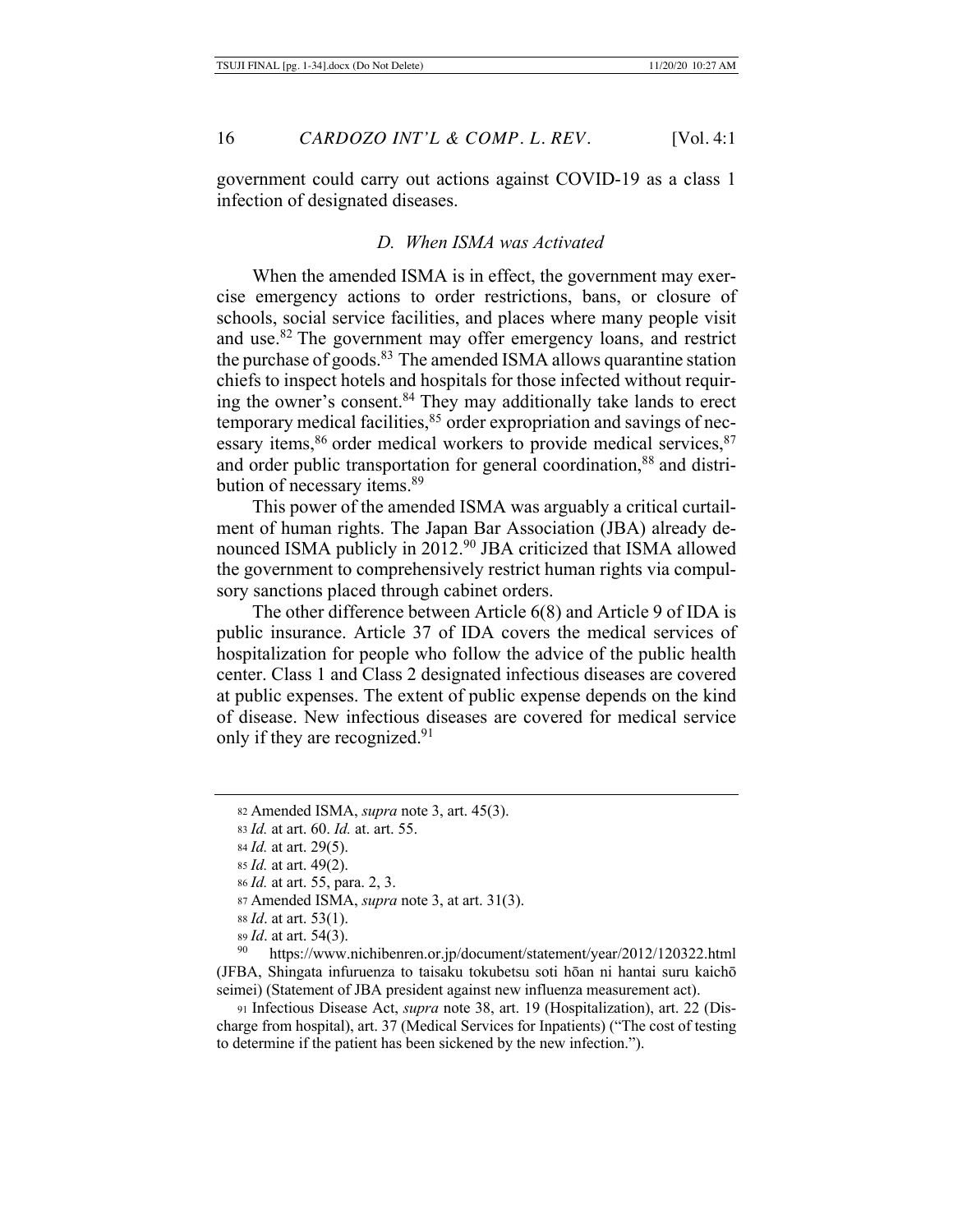Abe's administration changed its attitude to revise ISMA to cover COVID-19 in order to try to expand the availability of inspection when the government could not figure out the precise number of the diseased.<sup>92</sup> As the number of diseased are increasing beyond capacity of public medical capacity, medical workers argue that private medical inspection facilities can support inspection as well as public ones.<sup>93</sup> By announcing the number of patients, hospitals can figure out the total number of cases and the cases of rejection of emergency transportation to patients would get smaller.

Although the prime minister allegedly announced that tests were available for everyone, in reality, the Japanese government abandoned attempts to screen all people and instead inspected only those who exhibited serious health conditions.<sup>94</sup>

The local governments took actions against COVID-19 as well. If the problem was seriously getting beyond their capacities, the central government would coordinate the measures undertaken by prefectures, give helpful information, and announce basic consistent policies.95 These delayed actions of the central government encouraged local governments to carry out their own measures. Actions of the local governments have been consistent with Chapter 896 of the Japanese constitution on the autonomy of local governments. The power and authority of local governments in Japan are much weaker than the central government. COVID-19 has afforded local governments with ample opportunities to respond proactively when central government decision making appears paralyzed or beleaguered. When the virus spread, cities and municipalities coped with the effects of the disease by being on the front lines. Prefectures such as Wakayama carried out

<sup>92</sup> https://mainichi.jp/articles/20200306/k00/00m/010/318000c (Tokuso hō kaisei de konkyo bureru shushō hatsugen) (Statement of prime minister changed in amendment of ISMA) (Prime Minister's remarks that the grounds are blurred by the revision of the Special Measures Law "Unknown virus" becomes "known infectious disease" four days later).

<sup>93</sup> https://www.nikkei.com/article/DGXMZO60069980V00C20A6EA3000 (Shingata korona, seisaku wo kiku) (policies on corona).

<sup>94</sup> Hisahiko Yano, *Coronavirus: Why Japan tested so few people*, NIKKEI ASIA (Mar. 12, 2020), https://asia.nikkei.com/Spotlight/Coronavirus/Coronavirus-Why-Japan-tested-so-few-people.

<sup>95</sup> Amended ISMA, *supra* note 3, at art. 20(1).

<sup>96</sup> NIHONKOKU KENPŌ [KENPŌ] [JAPAN], ch. 8 (Japan).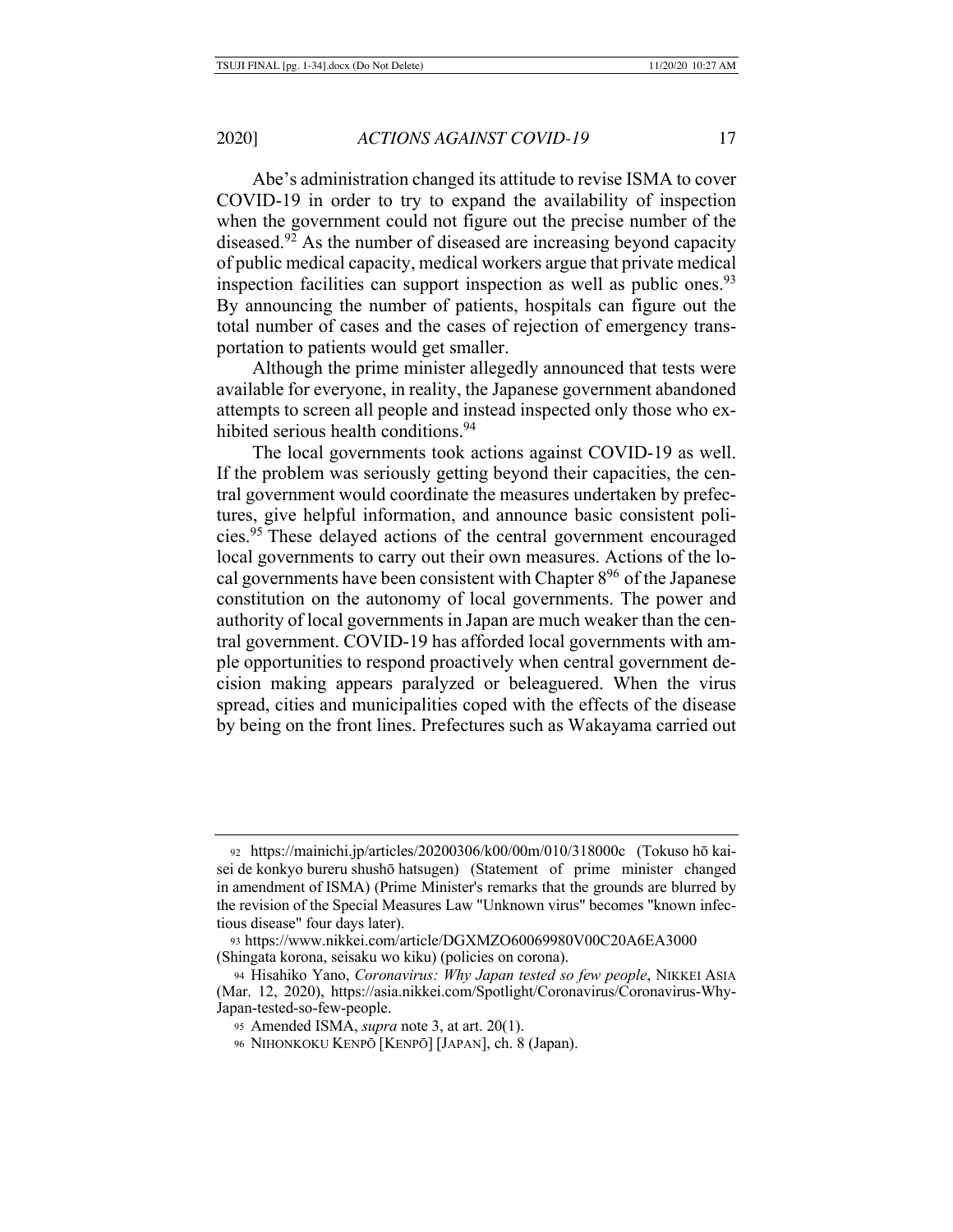inspections without taking into consideration the degree of the disease. 97

# *E. Free Speech and Shiori Yamao's Objection when ISMA was Revised in March 2020*

The Japanese constitution restricts prior restraint and prohibits censorship.98 However, the government has been quick at suppressing the criticism levied against it with regard to the definition of what constitutes recognized or unknown.<sup>99</sup> While it is valid to prohibit rumors that cause confusion among citizens, it is also important that television, print media, and the internet—which have been the tools for free expression—remain free.

When ISMA was revised in March, other problems arose. Shiori Yamao of the Constitutional Democratic Party (CDP) of Japan (Rikken Minshu) strongly argued that it was absolutely wrong to get along with LDP to revise ISMA together.<sup>100</sup> As we have seen, CDP, the largest party among the opposing parties, argued that it was not at all necessary to amend ISMA.<sup>101</sup>

Yamao argues that in the amended ISMA, a prior approval of the Diet should have been required for emergency declarations made under Article 32 of ISMA.102 Under the amended ISMA, the government is obligated to report *after* the emergency declaration and the emergency may extend to a maximum 2 years.103 Yamao finds that the government can ask people to stay at home under Article 45(1), and pointed out that by using Article 45(2) and (3), the government can restrict the use of schools and nursing homes, and ban people from

<sup>97</sup> Satoshi Sugiyama, *From Tokyo to Wakayama to Okinawa, Japan on edge as COVID-19 spreads,* THE JAPAN TIMES (Feb. 14, 2020), https://www.japantimes.co.jp/news/2020/02/14/national/wakayama-positive-coronavirus/.

<sup>98</sup> NIHONKOKU KENPŌ [KENPŌ] [CONSTITUTION], art. 21, para.1, 2 (Japan).

<sup>99</sup> https://www.asahi.com/articles/ASN366JPZN36UTFK017.html (Naikaku kanbō twitter terebi bangumi ronpyō ni hanron shingata corona) (Cabinet office twitter objected to commentary on television program).

<sup>100</sup> CONSTITUTIONAL DEMOCRATIC PARTY OF JAPAN, https://cdp-japan.jp/english (Yamao was disappointed that she left her party on March  $18<sup>th</sup>$ ).

<sup>101</sup> Satoshi Sugiyama, *Japan's Diet unites, on surface at least, to pass coronavirus emergency bill*, THE JAPAN TIMES (Mar. 13, 2020), https://www.japantimes.co.jp/news/2020/03/13/national/politics-diplomacy/japans-diet-unites-surface-least-pass-coronavirus-emergency-bill/.

<sup>102</sup> Amended ISMA, *supra* note 3, at art. 32.

<sup>103</sup> *Id.* at art. 1-2(1).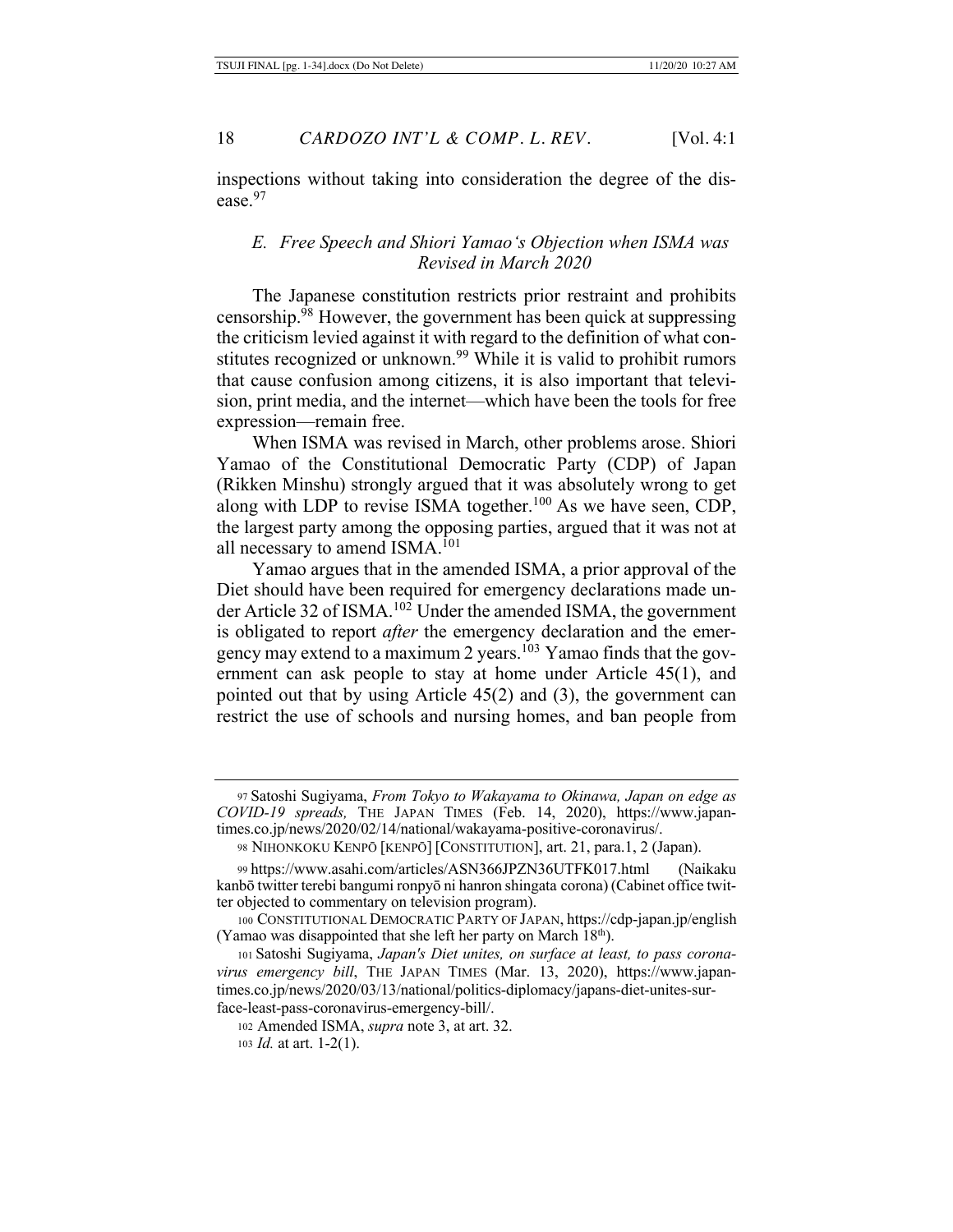gathering. Article 45(2) and (3) effectively enables the government to suppress the freedom of expression.<sup>104</sup>

Yamao suspects the exercise of Article 2-6 that allowed the government to instruct necessary general coordination of designated public institutions such as NHK and "other" public interest entities. She strongly argues that if the other public interest entities in Article 2-6 include private television broadcasting companies, the government may order private television companies for a general coordination<sup>105</sup> and may issue necessary instructions<sup>106</sup> of order to the transportation and postal services.<sup>107</sup> She argues that it would be unconstitutional for a government to intervene in the operations of private broadcasting companies.108

In response to Yamao's proposition that the definition of "necessary" in Article 53(2) is unclear, Ichiro Miyashita, deputy minister in the cabinet office responded on March 11, 2020, that the government may replace the contents of broadcast, if the government finds it to be inappropriate. Miyashita, however, changed this statement in front of the Committee on Judicial Affairs of the House of Representatives on March 13, 2020.<sup>109</sup>

Yamao then argued that the supplementary resolution was not enough to protect human rights because, since the time that ISMA was established as a supplementary resolution, and added in the House of Councilors, it has not functioned well.<sup>110</sup> The amended ISMA does not require *prior* report, only the supplementary resolution requires the government to submit a prior report to Diet when issuing an emergency declaration, effectively enabling the government to restrict human rights.<sup>111</sup>

<sup>111</sup> http://www.shugiin.go.jp/internet/itdb\_rchome.nsf/html/rchome/Futai/naikakuECB0F1A58E87DC0C49258529003CB3D6.htm (Shingata influenza tō taisaku tokbetsu sochi hō no ichibu wo kaisei suru hōritsu an ni taisu futai ketsugi);

<sup>104</sup> *Id.* at art. 45(2), (3).

<sup>105</sup> *Id.* at art. 20.

<sup>106</sup> *Id.* at art. 33.

<sup>107</sup> *Id.* art. 53(2).

<sup>108</sup> *Id;* https://www.asahi.com/articles/ASN4N6TGLN4BUTFK00Z.html (Watashi ga hantai shita riyu) (Reasons I objected to "legislative closure" that moved Representative Yamao).

<sup>109</sup> https://www.nhk.or.jp/politics/articles/statement/31782.html

<sup>(</sup>*Kinkyu jitai sengen hosō naiyō sasikae ariuru tōben tekkai*) (Change of official statement that government may replace contents of broadcasting).

<sup>110</sup> https://www.asahi.com/articles/ASN4N6TGLN4BUTFK00Z.html (Watashi ga hantai shita riyu) (Reasons I objected to "legislative closure" that moved Representative Yamao).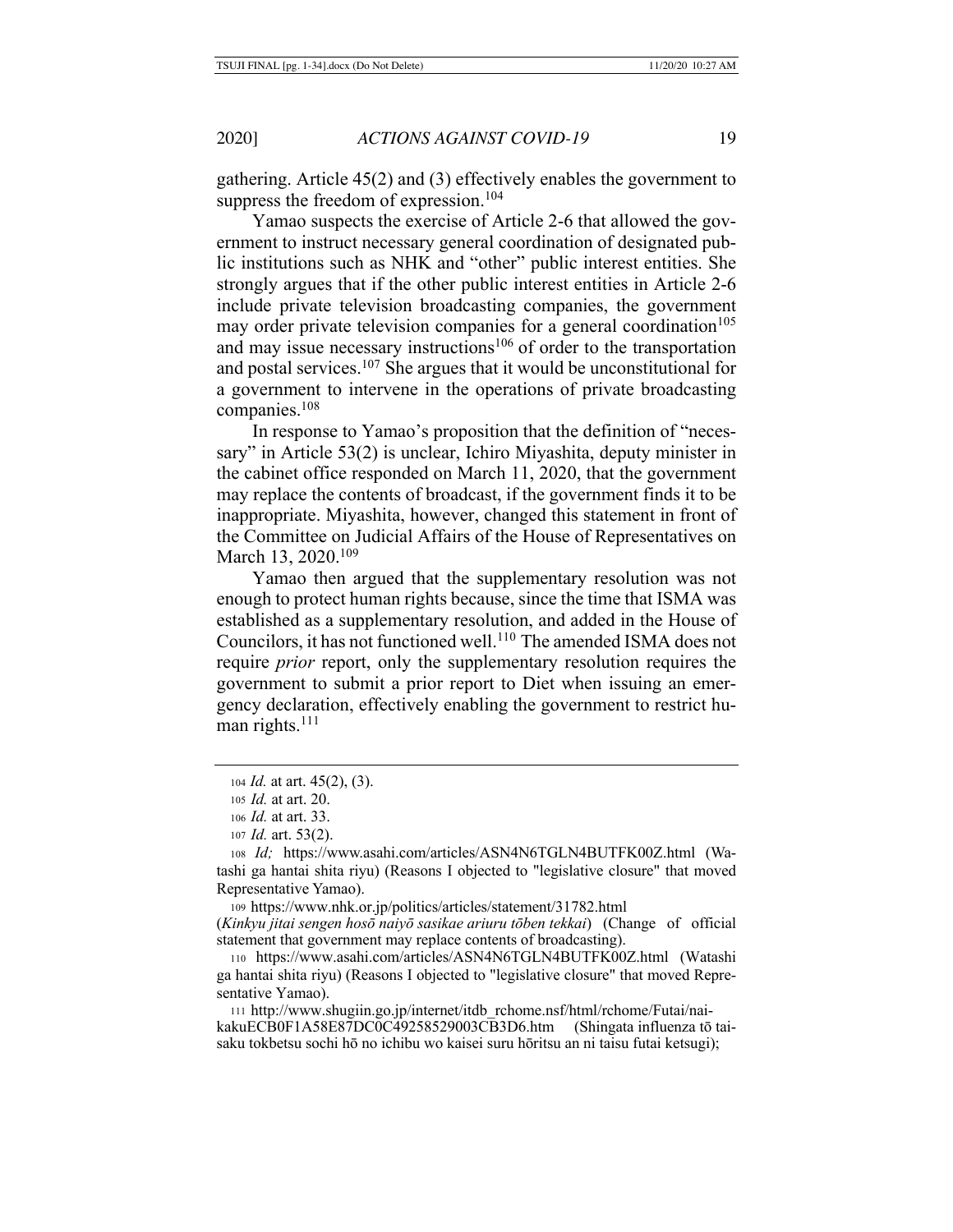In Japan, while Diet does have exclusive law-making power and enjoys supplementary resolution requests, it does not hold legally binding power.<sup>112</sup> The government does not take the legal responsibility even if it does not follow the supplementary resolution.<sup>113</sup>

Constitutionality of emergency declaration should first be reviewed if it has legal basis in ISMA. Second, it would need a prior consent of the parliament before the cabinet declares an emergency. The constitution would require control of the legislature over the government. There is no provision in the amended ISMA that was passed in March of 2020 aside from the supplementary resolution. As the supplementary resolution does not bind the cabinet, the ISMA may allow for a huge increase in power of the government if the cabinet renews the declaration.114 Legitimacy of the emergency declaration might be questioned if prior consent of the parliament should be included as text in ISMA, when the parliament revised ISMA in March 2020.

## III. EMERGENCY POWER AND THE AMENDMENT OF JAPANESE **CONSTITUTION**

This chapter explains the emergency powers in the hands of the state when a pandemic occurs in Japan. Some people argue that it is now time to amend the current constitution to empower the prime minister to exercise stronger leadership. 115 Professor Laurence Repeta

https://www.nikkei.com/arti-

cle/DGXMZO56622530Q0A310C2PP8000/; Kinkyu jitai ha kokkai jizen hōkoku, yoyatō futai ketsugi de gōi) (Emergency declaration is required to report to the Diet beforehand, ruling and opposing party agreed).

<sup>112</sup> House of Councilors, Sangiin no aramashi [Summary of the House of Councilors], https://www.sangiin.go.jp/japanese/aramashi/keyword/katudo01.html#:~:text.

<sup>113</sup> https://r.nikkei.com/article/DGXMZO36587710X11C18A0PP8000?s=6 (Futai ketsugi yaku 6 warino houritsuni jikkousei takaku) (Facilities that do not accept holidays, will be announced within the week Osaka Prefecture policy) (Supplementary resolution 69 % highly effective. This is because parliamentary answers bind the government in carrying out its policies without being written into law. Resolutions and answers in parliament are not only politically significant, but also highly effective. Supplementary resolution is used for negotiation between ruling and opposing parties).

<sup>114</sup> Satoshi Sugiyama, *Steps limited for Japan's government even if it declares coronavirus emergency,* THE JAPAN TIMES (Mar. 29, 2020), https://www.japantimes.co.jp/news/2020/03/29/national/politics-diplomacy/japanese-governmentstate-of-emergency-coronavirus/.

<sup>115</sup> Motoko Rich et al., *Japan Declared a Coronavirus Emergency. Is It Too Late?*, N.Y. TIMES (Apr. 7, 2020), https://www.nytimes.com/2020/04/07/world/asia/japan-coronavirus-emergency.html.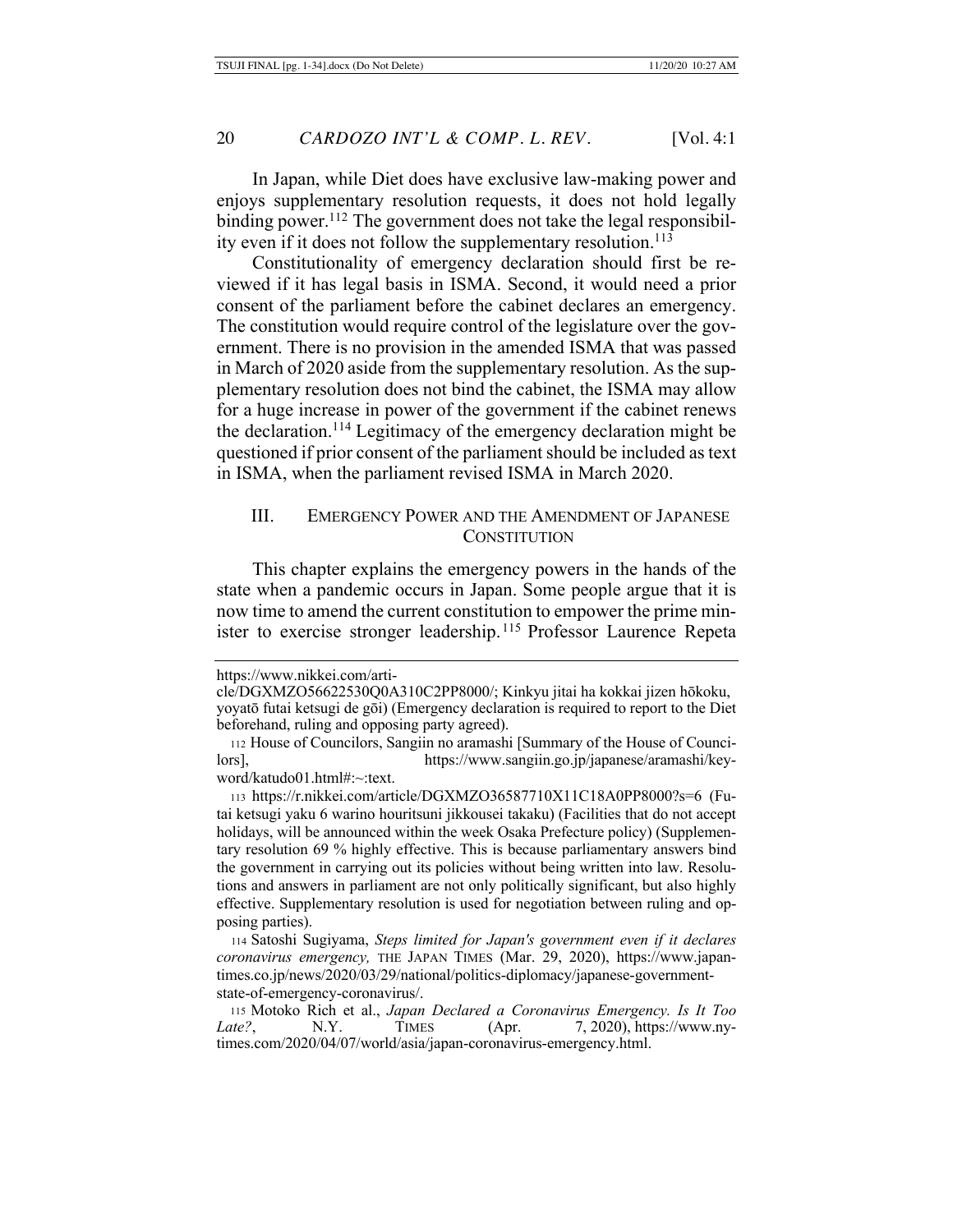however, strongly argues that there is no necessity to amend the Japanese constitution.116

If an emergency is declared, there are two options available in the Japanese constitution. One is to amend the constitution to announce an emergency, empowering the government to restrict human rights and concentrate the national power to the administration.<sup>117</sup> The other is to announce a state of emergency under the existing statutes. There are comprehensive statutes that cover natural disasters, nuclear disasters, or issues of national defense. The reason for this is that the imperial constitution of Japan<sup>118</sup> has been abused by governments to exercise emergency powers.<sup>119</sup>

In the case of a nuclear power plant accident, the Act on Special Measures Concerning Nuclear Emergency Preparedness enables the government to declare an emergency.120 In the case of a natural disaster, the Basic Act on Disaster Management (BADM) provisions for a state of emergency.121 In the case of national defense, the Measures for Protection of the People in Armed Attack Situations Act is available.122 Accordingly, the Japanese government has prepared statutes for things that are beyond imagination without amending the constitution.

#### *A. Expansion of Administrative Power*

The large expansion of administrative power is a classic lesson for a constitutional and administrative law class in Japan.123 In the United States, on 1960s, scholars have warned about large

<sup>120</sup> Genshiryoku saigai taisaku tokubetsu sochi hō [Act on Special Measures Concerning Nuclear Emergency Preparedness], Law No. 223 of 1961, art. 15 (Japan).

<sup>116</sup> Laurence Repeta, *The coronavirus and Japan's Constitution,* THE JAPAN TIMES (April 14, 2020, https://www.japantimes.co.jp/opinion/2020/04/14/commentary/ja-

pan-commentary/coronavirus-japans-constitution/#.XpYPElNKgdU.

<sup>117</sup> Yuichiro Tsuji, *Godzilla and the Japanese Constitution: A Comparison Between Italy and Japan,* 3 ITALIAN LAW JOURNAL 451 (2017).

<sup>118</sup> DAI NIHON TEIKOKU KENPŌ [MEIJI KENPŌ] [CONSTITUTION], arts. 8, 14, 31,

<sup>70</sup> translated in [JAPANESE LAW TRANSLATION], https://www.ndl.go.jp/constitution/e/etc/c02.html (Japan).

<sup>119</sup> Koju Nagai, *Shingata korona uirusu to kinkyu jitai jokō* [New corona virus and emergency power provision], SEKAI, May 2020, at 58 (Japan).

<sup>121</sup> Saigai taisaku kihon hō [Basic Act on Disaster Management], Law No. 223 of 1961, art. 105 (Japan).

<sup>122</sup> Buryoku kōgeki jitai tō ni okeru kokumin no hogo no tame no sochi ni kansuru hōritsu [Act concerning the Measures for Protection of the People in Armed Attack Situations, etc.], Law No. 112 of 2004 (Japan).

<sup>123</sup> HIDEKI MOTO, *KENPŌKŌGI* 205, 208 (2d edition); NOBUYOSHI ASHIBE, *KENPŌ* 299, 309 (7th edition).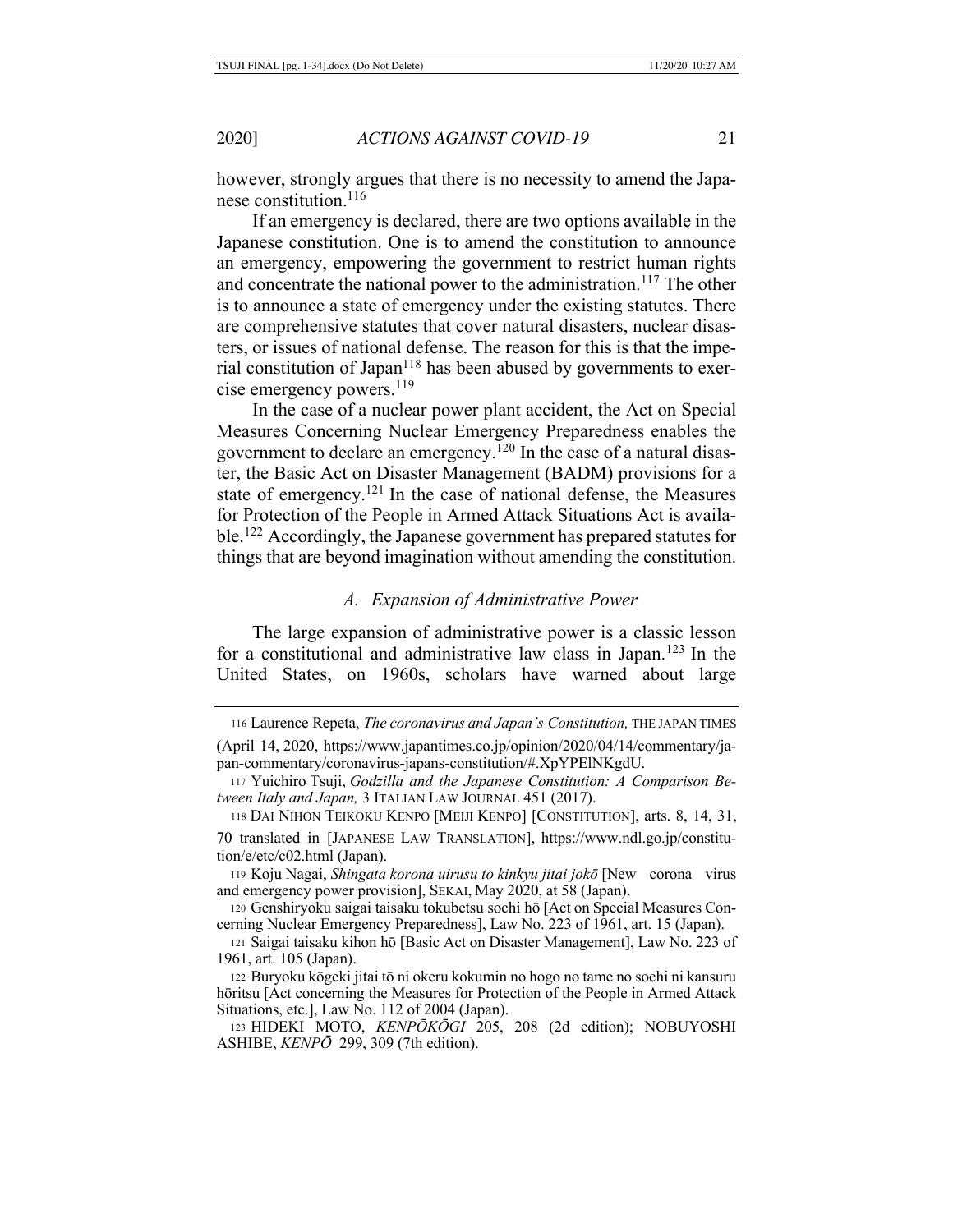administrative power.<sup>124</sup> It reminds us of those controversies. Even though we are in a state of emergency, the government is still under the rule of law and there is separation of power. The other two branches shall regulate the administrative power. If an emergency is predictable, we can prepare by establishing a new or interpreting an existing statute. If an emergency is unpredictable and beyond statute, we may need to amend the constitution. As aforementioned, legal professionals have two propositions: amend the constitution, or interpret the current statute without amending the constitution. These propositions depend on the definition of "unpredictable emergency."125

In emergencies, temporary measures such as cabinet orders do not have eternal effect. The rule making power is originated from the law- making organ, the Diet.126 The Diet exercises law-making power exclusively. When the Diet delegates law-making power to administrative branches, $127$  it should clearly specify the scope and standard of power that the agencies will enjoy. A comprehensive delegation is prohibited by the constitution.<sup>128</sup>

The reason that comprehensive delegation is banned is because of the untrustworthiness of the government. The power of administrative agency originates from democratic legitimacy. If we predict when an emergency occurs, we can prepare for it by passing a statute.<sup>129</sup> It may offer legal predictability and ensure that the human rights are safe. As Japan is fragile to natural disasters such as typhoons, earthquakes, and floods, the Japanese parliament passed several statutes

<sup>126</sup> Nihon-Koku Kenpō [CONSTITUTION] art. 41 (Japan).

<sup>124</sup> Pierce, *Political Accountability and Delegated Power: A Response to Professor Lowi*, 36 Am. U. L. Rev. 391, 402-407(1987).

<sup>125</sup> Yuichiro Tsuji, *Godzilla and the Japanese Constitution*, *supra* note 109, at 474 (Our statutes and our constitution are human-made documents and are too incomplete to address every potential, unpredictable emergency. However, earthquakes occur in Japan often, and appropriate preventive and resilient responses could be planned).

<sup>127</sup> *Id.* art. 73(6). *See also*, MOTO, *KENPOKŌGI*, *supra* note 124, at 212-214. ASHIBE, *KENPŌ*, *supra* note 124, at 307*;* Saiko Saibansho [Sup. Ct.] Nov. 6, 1974, Shōwa 44 (a) no. 1501, 28, 9 SAIKŌ SAIBANSHO KEIJINJI HANREISHŪ [KEISHŪ] 393 (Japan) (the "Sarufutsu" case); *see also* Yuichiro Tsuji, *Stand for the National Flag and Sing the National Anthem*, 2 CARDOZO PUB. L., POL'Y & ETHICS J. (2019). Yuichiro Tsuji, Forgotten People: A Judicial Apology for Leprosy Patients in Japan, 19 OR.. REV. INT'L. L. 223, 237–38 (2018).

<sup>128</sup> MOTO, KENPŌKŌGI, *supra* note 124, at 213.

<sup>129</sup> Yuichiro Tsuji, *Godzilla and the Japanese Constitution*, *surpa* note 118, at 465, 467.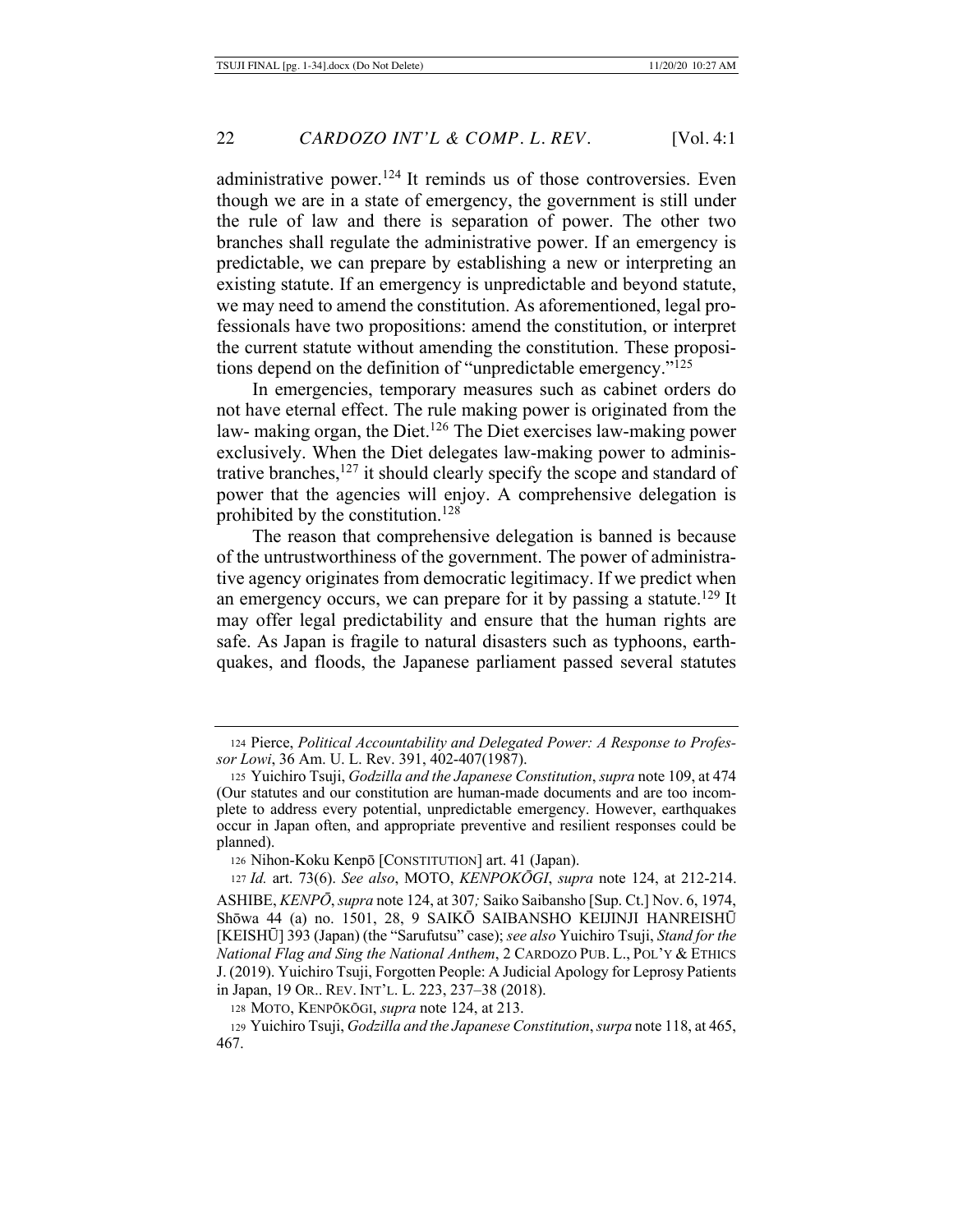after deliberation.<sup>130</sup> These statutes primarily aim to prevent natural disasters.131 However, they are also available for COVID-19. If these statutes may be misused to restrict human rights, the Diet may limit the term of their validity to a certain period,<sup>132</sup> such as two years in the case of the sunset law. Therefore, COVID-19 shall not be evaluated to justify the reinforcement of administrative power.<sup>133</sup> While we witnessed the signs of a pandemic with SARS, the states as well as the public have been ignorant.

COVID-19 has been a trigger to make us review our legal principles. This paper argues that the Japanese constitution does not have to be amended for COVID-19. The existing statutes dealing with natural disasters and nuclear power plants are available to cope with COVID-19.

Compared to the ISMA for COVID-19, the Basic Act on Disaster Management has stronger power to restrict human rights. Article 63 of BADM134 has delegated government the power to designate evacuations and restrictions. Article 116135 of BADM provisions a fine and imprisonment for the violation of Article 63. Usually, an administrative action requires a statute to impose an obligation or restrict human rights.136

<sup>132</sup> *Id.* at 468 (The time period for an emergency tends to be easily extended. Even though an emergent situation may pass, the suspension of human rights might continue forever).

<sup>133</sup> *Id.* at 463 (Japanese constitutional scholars may think that the unpredictable can always happen and that free discretionary power should be justified and given to the executive branch).

<sup>134</sup> Basic Act in Disaster Management (BADM), art. 63 (When a disaster has occurred or is just about to occur and the mayor of a municipality finds it particularly necessary in order to prevent danger to human life or bodily health, the mayor of the municipality may establish a warning area and restrict or prohibit the entry of persons other than those engaged in emergency disaster response measures to said area, or order them to leave said area); *See also*, https://mainichi.jp/articles/20200527/dde/041/040/020000c (Shingata korona Saigai hosei korona ni ouyou wo) (Application of natural disaster law into COVID-19).

<sup>135</sup> Basic Act in Disaster Management (BADM), art. 116 (Sanction in violation of art. 63) (Article 116 Any person who falls under any of the following items shall be punished by a fine of not more than one hundred thousand yen or detention: (i) any person who has employed signals related to disaster prevention provided for by the Cabinet Office Ordinance based on the provisions of paragraph (1) of Article 52 or using similar signals without good reason(ii) A person who fails to comply with a prohibition or restriction or an order to leave from the mayor of a municipality pursuant to the provision  $\dots$ ).

136 SAKURAI & HASHIMOTO, *GYŌSEIHŌ* [Administrative law], at 15-17.

<sup>130</sup> *Id.* at 474.

<sup>131</sup> *Id.* at 452.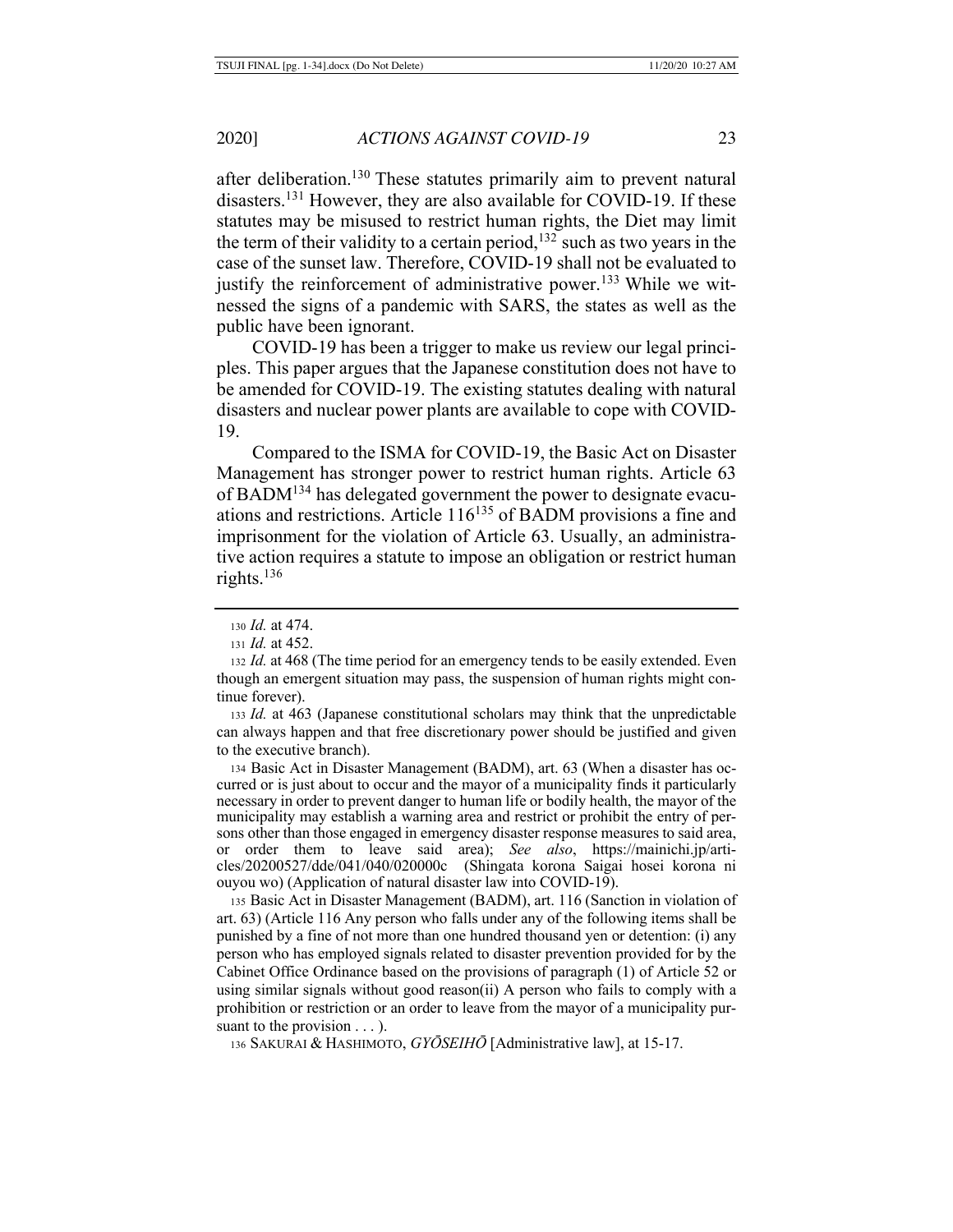When the prime minister issued a request for the closure of public schools on February 28, 2020, before ISMA was established, it had no such power to ask for schools to close, since the public elementary and junior high schools fall under the jurisdiction of the boards of education in the municipalities, not the prime minister.<sup>137</sup>

In face of COVID-19, it was found out that the public health centers in municipalities and prefectures dealt with patients as in natural disasters. The power of central government in Japan works only when the magnitude of COVID-19 is beyond the capacity of a local government.<sup>138</sup> The role of central government is to provide expertise on diseases with the help of expert opinion, coordinate the differences between local governments, and provide information to the citizens.<sup>139</sup> The central government listens to the advisory committee to take action. However, the opinion of the advisory board has no legal binding power. The advisory board influences the policy making of political branches.

# *B. Advisory Board and Legal and Political Responsibility*

The government has the discretion to choose a certain policy along with the advisory board. While the advisory board makes the scientific judgment, it is the government who takes the political responsibility.<sup>140</sup>

The IDA provides one important lesson to the cabinet and legislature: interpretation or amendment to provisions in the existing statute. The legislature amends the statute or the government changes the interpretation of the statute by the cabinet decision.<sup>141</sup> In an

<sup>139</sup> *See* Yuichiro Tsuji, *Local Autonomy and Japanese Constitution - David and Goliath*, 8 KJLL 43 (2018) (At branches of government, and to help identify the kinds of failures in democratic process warranting heightened judicial scrutiny).

<sup>141</sup> https://www.nikkei.com/article/DGXMZO54920700Y0A120C2CE0000/?n\_cid=DSREA001 (Shingata haien sitei kansenshō ni kakugi kettei) (Cabinet decision on new pneumonia and

<sup>137</sup> Satoshi Sugiyama, *Abe's bold school closure move appears spurred by criticism of virus response,* THE JAPAN TIMES (Feb. 28, 2020), https://www.japantimes.co.jp/news/2020/02/28/national/abe-closes-school-coronavirus/ (The instruction is not legally binding).

<sup>138</sup> Yuichiro Tsuji, *Godzilla and the Japanese Constitution*, *supra* note 118, at 456 (The first quick response is by the local government, and strengthening the governor does not infringe upon individual rights of the local people. Central government works to support local governments).

<sup>140</sup> SAKURAI & HASHIMOTO, *GYŌSEIHŌ* [Administrative law], at 39. (Opinion of advisory board doesn't bind decision of the government).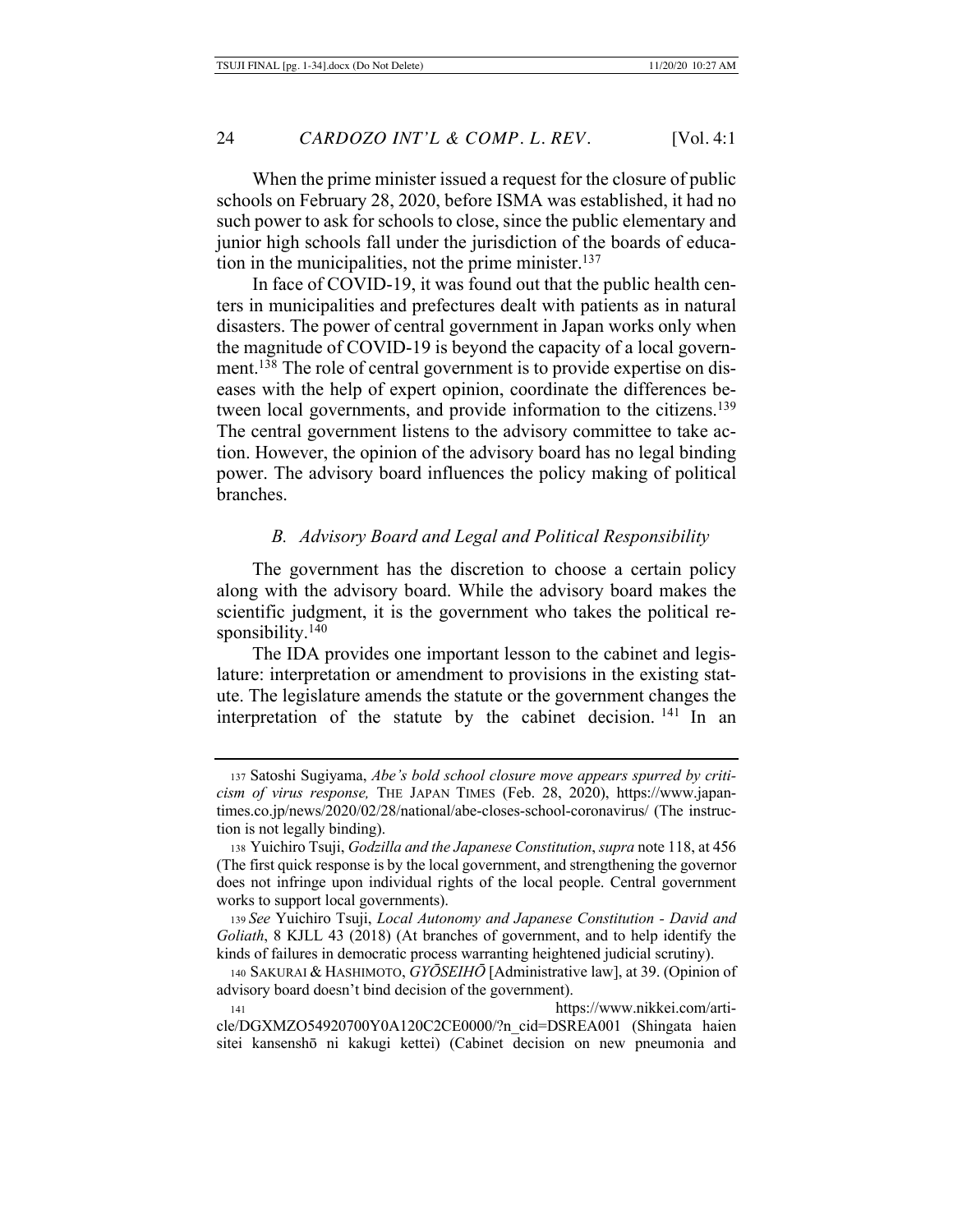emergency, we may move to stop the law-making power to provide sweeping power to the administrative branch. If we refer to a wide discretion to pass a law in legislature, we can avoid the discussion on amending the constitution.<sup>142</sup>

In the meantime, we should not emphasize the power of legislature, for history teaches us about how the hysterical actions of people may have resulted in legislatures making mistakes. A legislature can function even in an emergency.<sup>143</sup>

The governmental accountability is subjected to a proportionality test. If the emergency is serious, the government needs to explain it to the citizens. The communication between the government and voters is important for a healthy democracy.<sup>144</sup>

In the central government advisory board was set up for COVID-19 was set up at the headquarter of the cabinet and provisioned in Article  $18(4)^{145}$  of the amended ISMA.

The advisory board would propose that COVID-19 is a recognized or unknown disease under IDA. The government would take political responsibility if it made the wrong judgement. If the inaction of the government would lead to the loss of the lives of the diseased, the State Redress Act would provide grounds for legal responsibility.<sup>146</sup>

designated infectious diseases*)* (COVID-19 was classified into a designated infectious disease by cabinet decision).

<sup>142</sup> *Security legislation takes effect,* THE JAPAN TIMES (March 29, 2016), https://www.japantimes.co.jp/opinion/2016/03/29/editorials/security-legislationtakes-effect/ (The legislation expands the scope of Japan's military actions outside its territory in a broad range of areas, but the conditions that trigger such actions are only broadly defined — leaving much to the discretion of the government in power); *See also*, Yuichiro Tsuji, *Godzilla and the Japanese Constitution*, *supra* note 139, at 469 (democracy must be maintained to protect human rights and measures dependent on the discretion of the government should be avoided).

143 Keita Furuta, Satoru Kuroda & Yoshio Onishi, *The Reception of Carl Schmitt in the Japanese Constitutional Theory*, 33 OIU J. OF INT'L STUDIES 85 (2020).

<sup>144</sup> Vicki Jackson, *Constitutional Law in an Age of Proportionality*, 124 YALE L.J. 3094 (2014) (Jackson argues that "proportionality review is not the answer to all constitutional rights questions" but, "include its potential to bring constitutional law closer to constitutional justice, to provide a common discourse about rights for all branches of government, and to help identify the kinds of failures in democratic process warranting heightened judicial scrutiny.").

<sup>145</sup> Amended ISMA, *supra* note 3, art. 18(4).

<sup>146</sup> Saiko Saibansho [Sup. Ct.] Oct. 15, 2004, Hei 13 (e) no. 1194, 58 SAIKŌ SAIBANSHO MINJI HANREISHŪ [MINSHŪ] 1802, https://www.courts.go.jp/app/hanrei\_jp/detail2?id=52320 (Japan) (holding that liability under the State Redress Act for inaction of the government led to serious damage to Minamata diseases).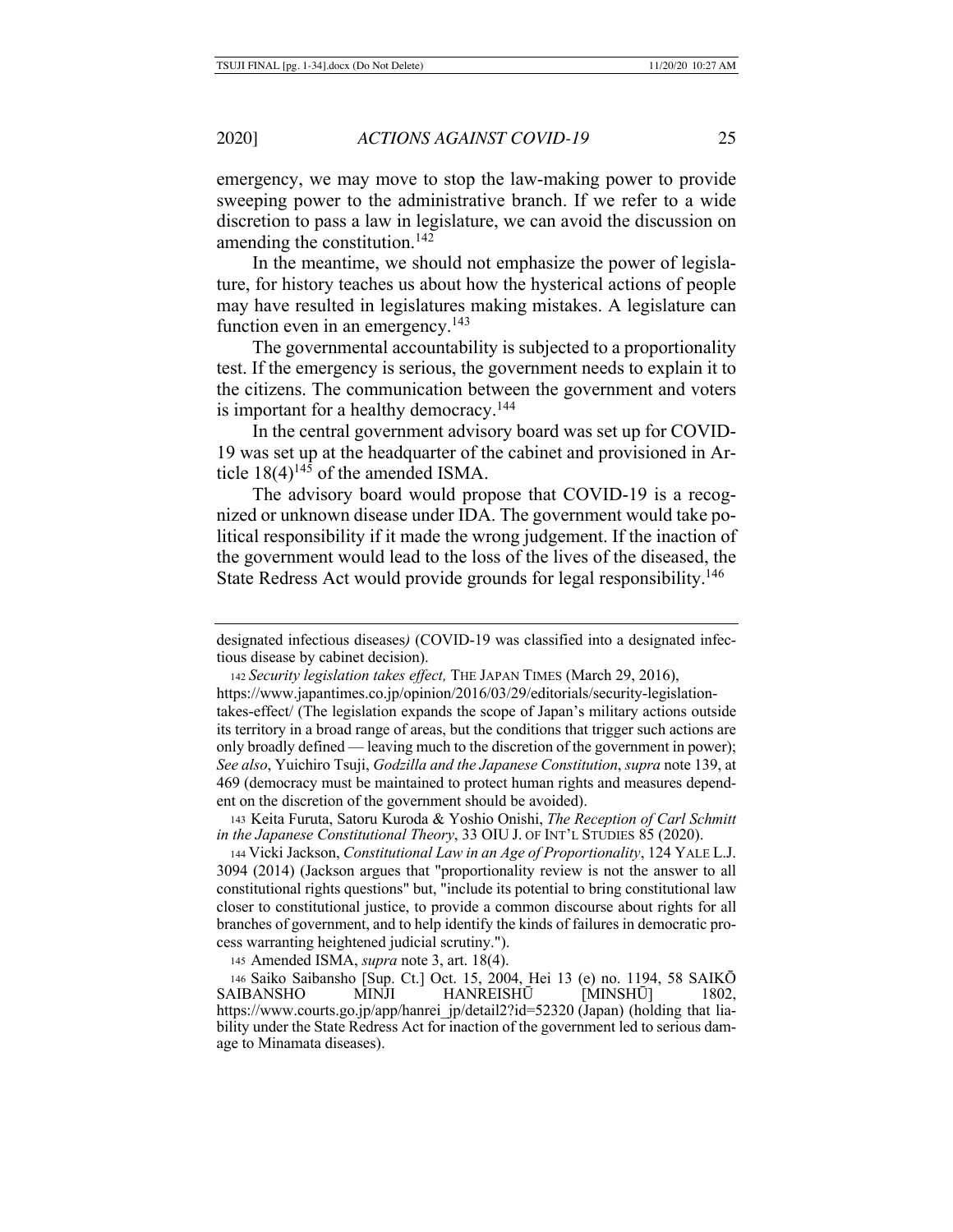In June, the government disbanded this advisory board and established a subcommittee under the Cabinet secretariat, $147$  whose members are appointed by the prime minister. Scientific objectivity and political neutrality might be separated if appointment of members should be nominated by the prime minister and approved by the Diet. The Japanese government failed in the nuclear power plant cases resulting from the Great East Japan Earthquake of  $2011$ .<sup>148</sup>

#### *C. Delegated Power*

Article  $73(6)^{149}$  of the Japanese constitution allows the government to pass ministerial ordinances to the provisions of the constitution and statutes. The government may not pass a sanction except for the delegation of a statute. The text of Article 73(6) allows the government to pass ministerial ordinances with sanctions, when the Diet delegates its power to the government.<sup>150</sup>

Article  $41^{151}$  of the Japanese constitution announces that the lawmaking power exclusively belongs to the Diet, the highest legislative organ. While a comprehensive delegation is not allowed, a delegation must clarify the purpose, meaning, scope, and standards of the delegated power. If it satisfies the due process of law, a sanction is also delegated. The more severe a sanction is, the more clarified the standard should be.152

When disaster or disease seriously occurs, the government is obligated to explain what kind of concrete action the government should take to relieve damage and provide helpful information to reduce confusion over disaster or pandemic. The people are more likely to take irrational action 153 when the government's explanation is not

<sup>153</sup> Nishikawa Mitsuko, *Coronavirus fuels toilet paper panic buying*, NHK (Mar. 3, 2020), https://www3.nhk.or.jp/nhkworld/en/news/backstories/905/.

<sup>147</sup> Eric Johnston, *Japan's new coronavirus panel aims for more clarity and balance*, THE JAPAN TIMES (July 16, 2020), https://www.japantimes.co.jp/news/2020/07/16/national/japan-covid-19-panel-balance/.

<sup>148</sup> YUICHIRO TSUJI, NUCLEAR POWER PLANTS AND VOLCANO IN JAPAN (forthcoming in Taiwan).

<sup>149</sup> NIHONKOKU KENPŌ [KENPŌ] [CONSTITUTION], art. 73, para. 6 (Japan).

<sup>150</sup> *Id.*

<sup>151</sup> *Id.* at art. 41.

<sup>152</sup> MOTO, KENPŌKŌGI,*supra* note 124, at 212 (2nd ed. 2018) (Rulemaking by administrative agency that has no basis in law is unconstitutional. Where the Japanese Constitution has been interpreted as permitting delegation, blanket delegation that does not specify the purpose or scope of the delegation by law is considered impermissible).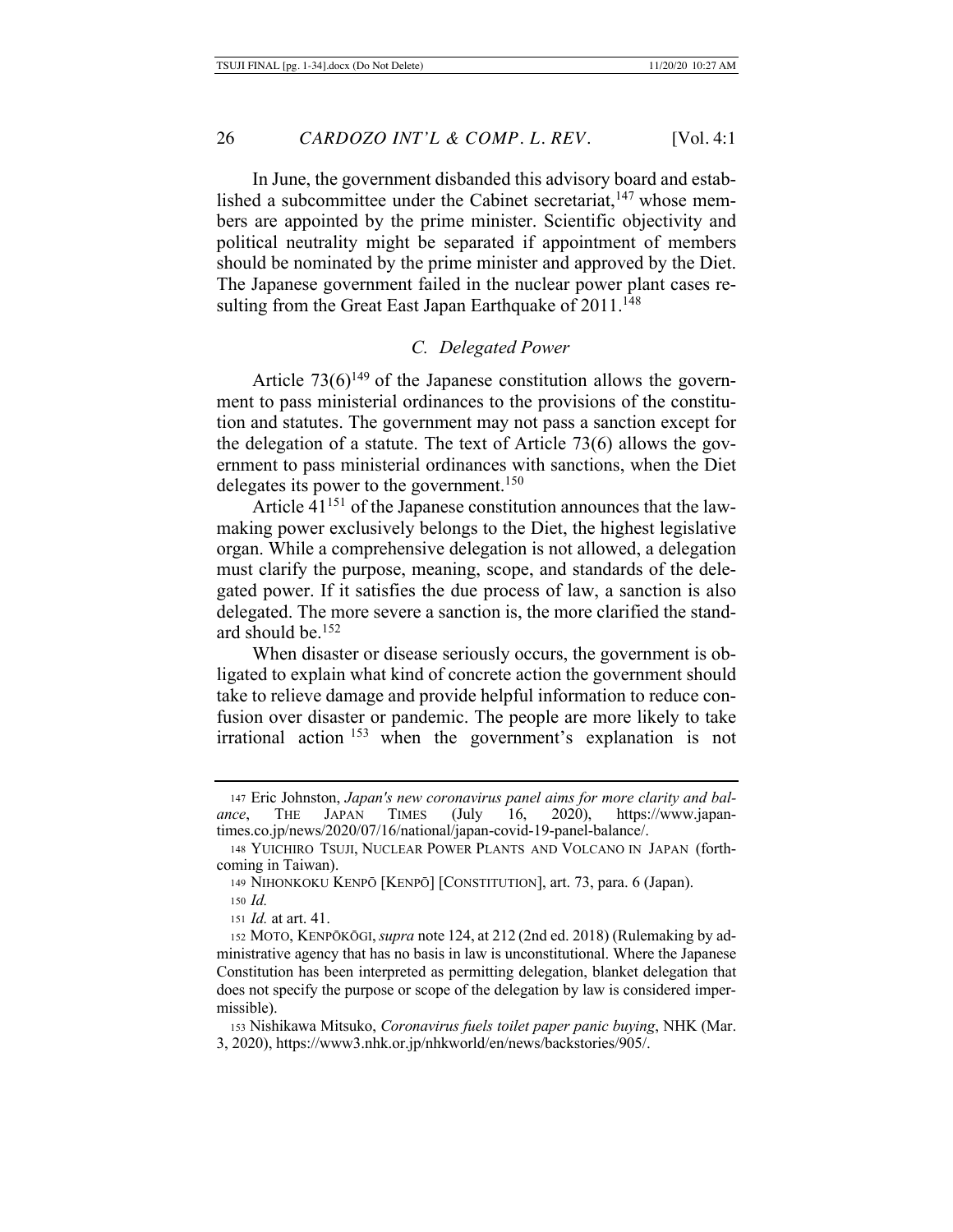complete. The responsibility of the government is to reinforce a check on political powers. If the government fails, by changing the public statement, people will seek political accountability.154

In Japan, under the amended ISMA, a cabinet may issue an emergency cabinet order to allow the postponement of payment when the House of Representatives is dissolved.<sup>155</sup> The cabinet is required to convene an extraordinary Diet session for the approval of Diet. If the Diet does not approve, the cabinet order will lose its effect.<sup>156</sup>

#### *D. Corruption and Rule of Law*

In event of COVID-19, the rule of law and legal stability have come to be challenged in first six months of 2020. The change of interpretation of the law by the cabinet may influence the lives of citizens; the government is required to adhere to an original interpretation of the statute in general. If the government finds it necessary to change several interpretations, legitimacy of its change should prioritize human rights. On January 31, 2020, the Abe administration changed the retiring age of the Director of Public Prosecutions of Ministry of Justice by a cabinet decision.157 The Abe administration submitted a bill to amend the Public Prosecutor's Office Act in March.<sup>158</sup>

Newspapers severely criticized the Abe administration; stating that the Abe cabinet wanted to favor people who protect the administration and prevents the Ministry of Justice from investigating the political corruptions of the prime minister. 159 For example, the prime minister was alleged of using taxes for his personal use, which was in violation of the Public Office Election Act 160 (prohibition of

<sup>154</sup> Lawrence Repeta, *The coronavirus and Japan's Constitution*, THE JAPAN TIMES (Apr. 14, 2020), https://www.japantimes.co.jp/opinion/2020/04/14/commentary/japan-commentary/coronavirus-japans-constitution/.

<sup>155</sup> Amended ISMA, *supra* note 3, at art. 59.

<sup>156</sup> *Id.*

<sup>157</sup> https://www.tokyo-np.co.jp/article/16797 9 (Kensatsu chō kaisei an moto kenji sōchō ra hantai ikensho no zenbun Louis 14 no chin ha kokka sōki) (Ex-Public Prosecutor General's official statement against bill to revise Public Prosecutor's Office Act, reminiscent of Louis XIV).

<sup>158</sup> Kensatu cho hō [Public Prosecutor's Office Act], Law No. 61 of 1947, Art.22 (Japan).

<sup>159</sup> https://www.nhk.or.jp/politics/articles/feature/37768.html (Kensatuchō hōan miokuri no tenmatsu) (Seeing bill of revision of Public Prosecutor's Office Act off).

<sup>160</sup> Kōshoku senkyo hō [Public Office Election Act], Law No. 100 of 1950 (Japan).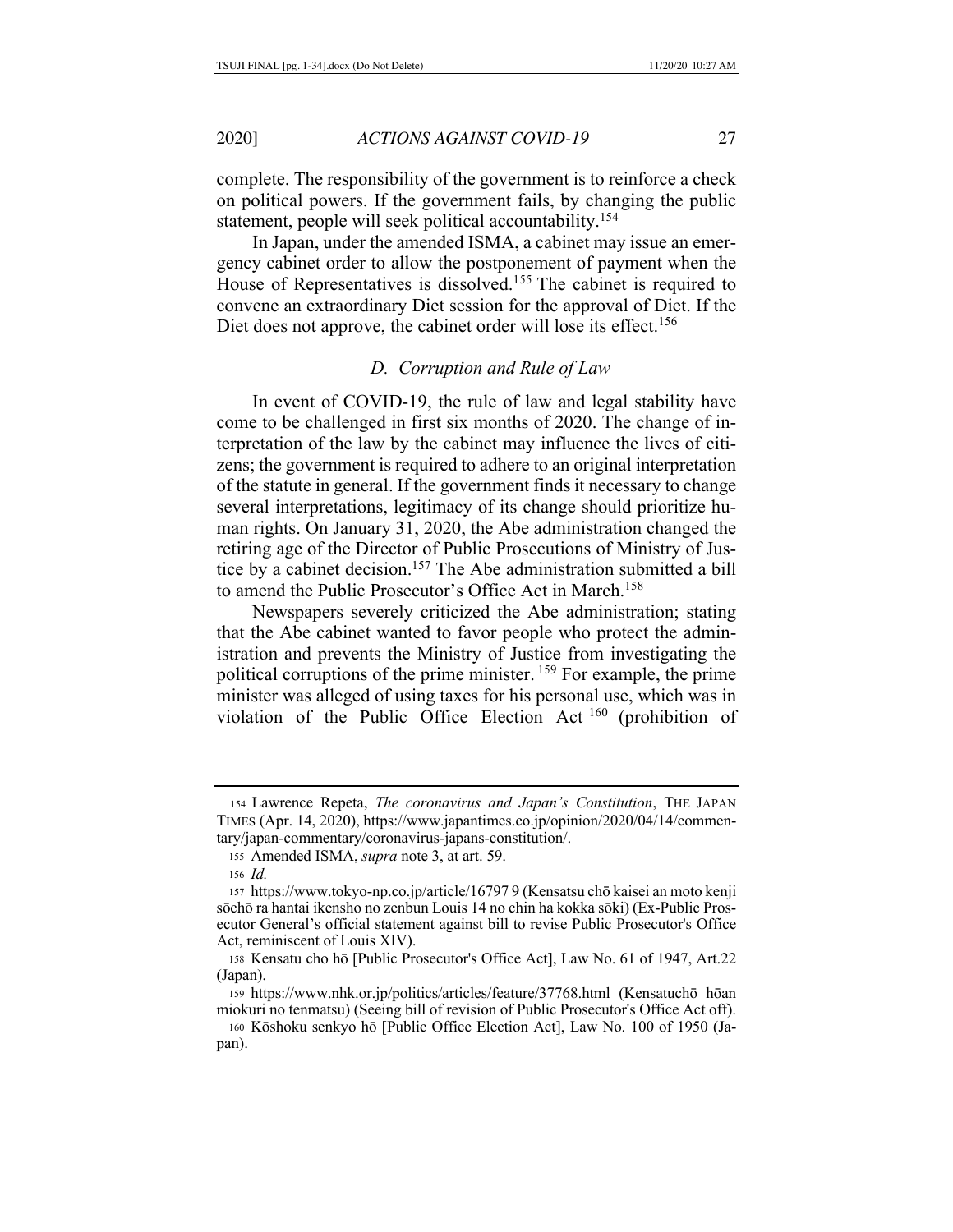contribution) and Political Funds Control Act<sup>161</sup> (failure to enter necessary items).

By changing the official interpretation to extend the retiring age of the director of public prosecutions, the Abe administration wanted to ensure his political and legal safety.<sup>162</sup> The Abe cabinet dramatically changed the official interpretation of the respective statute. This change in legal interpretation should be left for the voters to decide.<sup>163</sup>

If the government persists on a certain official interpretation and retains inaction, it may cause a serious loss or injury to the citizens. The government may be liable under the State Redress Act.

### IV. ADMINISTRATIVE GUIDANCE AND COMPENSATION IN JAPAN

Many people plead on Twitter that if the population were to stay at home and keep their own businesses closed, then the government should compensate them. The phrase "self-restraint and compensation come together" once appeared in the ranking for the most commented posts on Twitter.<sup>164</sup>

# *A. Self-restraint and Compensation Come Together: Administrative Guidance*

In Article 45165 of the amended ISMA, prefectures requested that the stores remain closed as part of administrative guidance, one of the unique administrative actions in Japanese administrative law. Administrative actions disposition does carry the legal binding power to

<sup>161</sup> Seiji shikin kiseo hō [Political Funds Control Act], Law No. 194 of 1948 (Japan).

<sup>162</sup> Kōshoku senkyo hō [Public Office Election Act], *supra* note 159.

<sup>163</sup> James C. Fisher, *COVID-19, Collective Action, and Japan's Constitution*, TOKYO REVIEW (May 13, 2020), https://www.tokyoreview.net/2020/05/covid-19 collective-action-and-japans-constitution/; For a change of Constitutional interpretation by cabinet decision, *see also*, Yuichiro Tsuji, *Amendment of the Japanese Constitution ― A Comparative Law Approach*, 37 NANZAN REV. OF AMERICAN STUDIES 51-70 (2015).

<sup>164</sup> Lully Miura*, It's time to face the real risks posed by COVID-19*, THE JAPAN TIMES (Mar. 24, 2020), https://www.japantimes.co.jp/opinion/2020/05/24/commentary/japan-commentary/time-face-real-risks-posed-covid-19/; *See also Decision to hold martial arts event in Japan amid virus fears draws fire on SNS*, THE MAINICHI (Mar. 23, 2020), https://mainichi.jp/english/articles/20200323/p2a/00m/0na/024000c.

<sup>165</sup> Amended ISMA, *supra* note 3, at art. 45.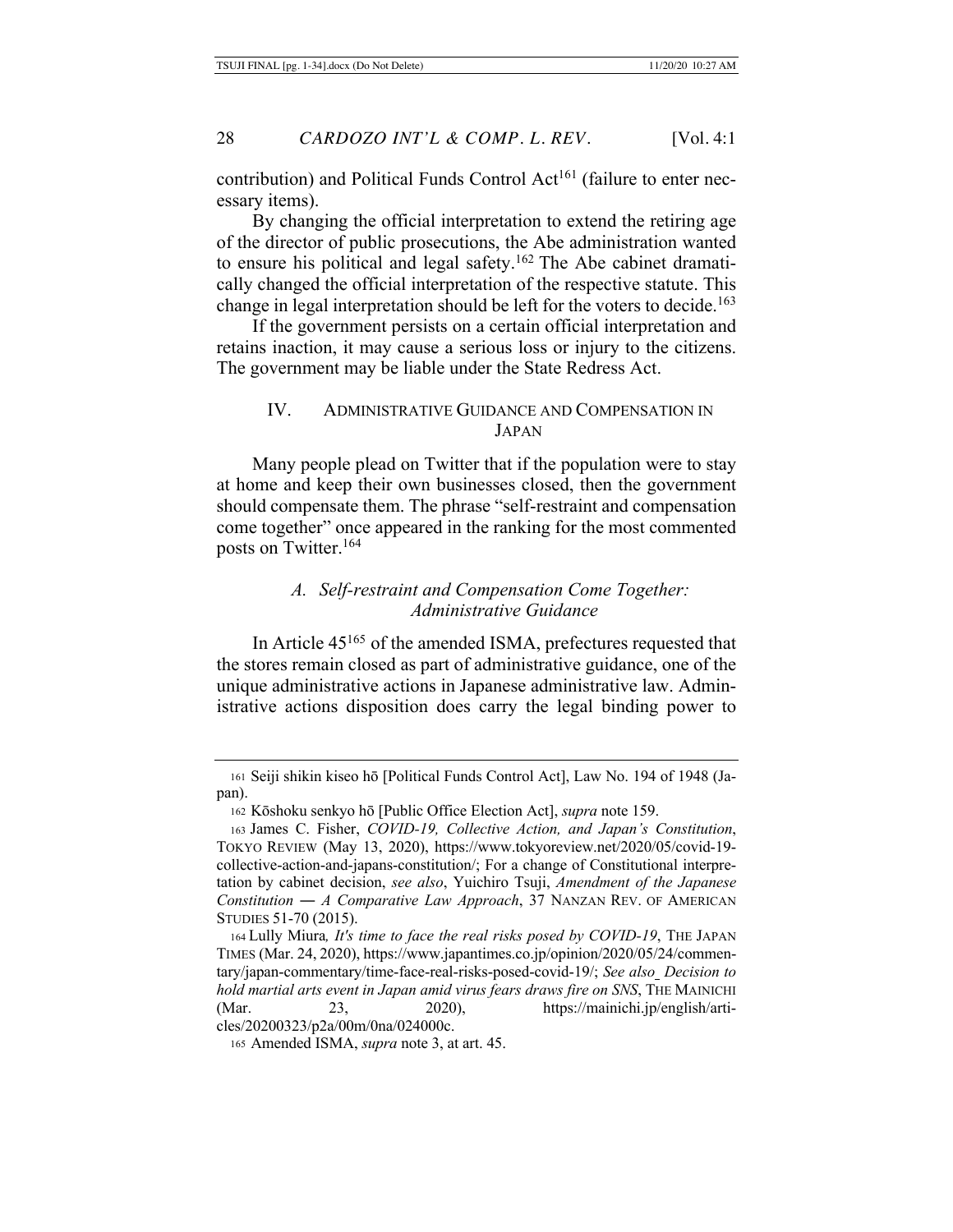change the right or duty of citizens.166 Under administrative guidance, a government may ask citizens to perform voluntary actions. Administrative guidance is not administrative disposition. There should not be any sanction if the citizens do not follow administrative guidance.<sup>167</sup>

In Japanese society, the relationship between a citizen and the government does not occur only one time. It is a continuous relationship. Even if a person chooses not to follow the administrative guidance, they may fear that such an act of disobedience may result in the government carrying out discriminatory actions against them in every other opportunity.168

Based on Article  $45(1)$  of the amended ISMA,<sup>169</sup> a governor of prefecture can issue self-restraint to citizens within a designated area and period. However, there is no sanction against disobedience and no provision for compensation, when a governor is asking for voluntary self- restraint. In July, governors were requesting that ISMA should be amended to provide compensation.<sup>170</sup>

Article  $62^{7}$ <sup>171</sup> of ISMA, provides provisions for compensation in Articles 29(5), 49, and 55(2).<sup>172</sup> Article 29(5)<sup>173</sup> allows a director of quarantine to use designated hospitals or medical facilities for quarantine. He/she may request a compensation for the medical service without the consent of medical hospitals. Article  $49(1)^{174}$  allows governors of prefectures to acquire lands for temporary medical facilities with the consent of landowners. Article  $49(2)^{175}$  allows governors to use lands if the ownership of the respective lands is unknown. Article

<sup>166</sup> SAKURAI & HASHIMOTO, *GYŌSEIHŌ* [Administrative law], at 132.

<sup>167</sup> Lawrence Repeta, *The coronavirus and Japan's Constitution*, THE JAPAN TIMES (Apr. 14, 2020), https://www.japantimes.co.jp/opinion/2020/04/14/commentary/japan-commentary/coronavirus-japans-constitution/ (The law does not mandate penalties for violation. That's right. Under this law, governors like Tokyo Gov. Yuriko Koike can strongly request that people stay home but they cannot order them to do so).

<sup>168</sup> SAKURAI & HASHIMOTO, *GYŌSEIHŌ* [Administrative law], at 133.

<sup>169</sup> Amended ISMA, *supra* note 3, at art. 45(1).

<sup>170</sup> https://www.tokyo-np.co.jp/article/48623 (Tokyo Shimbun, Korona tokuso hō ni bassoku, hoshō mo chiji ra sōki kaisei motomeru) (Sanction and compensation should be provided in ISMA, governor's request).

<sup>171</sup> Amended ISMA, *supra* note 3, at art. 62.

<sup>172</sup> *Id*. at arts. 29(5), 49, 55.

<sup>173</sup> *See id*. at art. 29(5).

<sup>174</sup> *See id*. at art. 49(1).

<sup>175</sup> *See id*. at art. 49(2).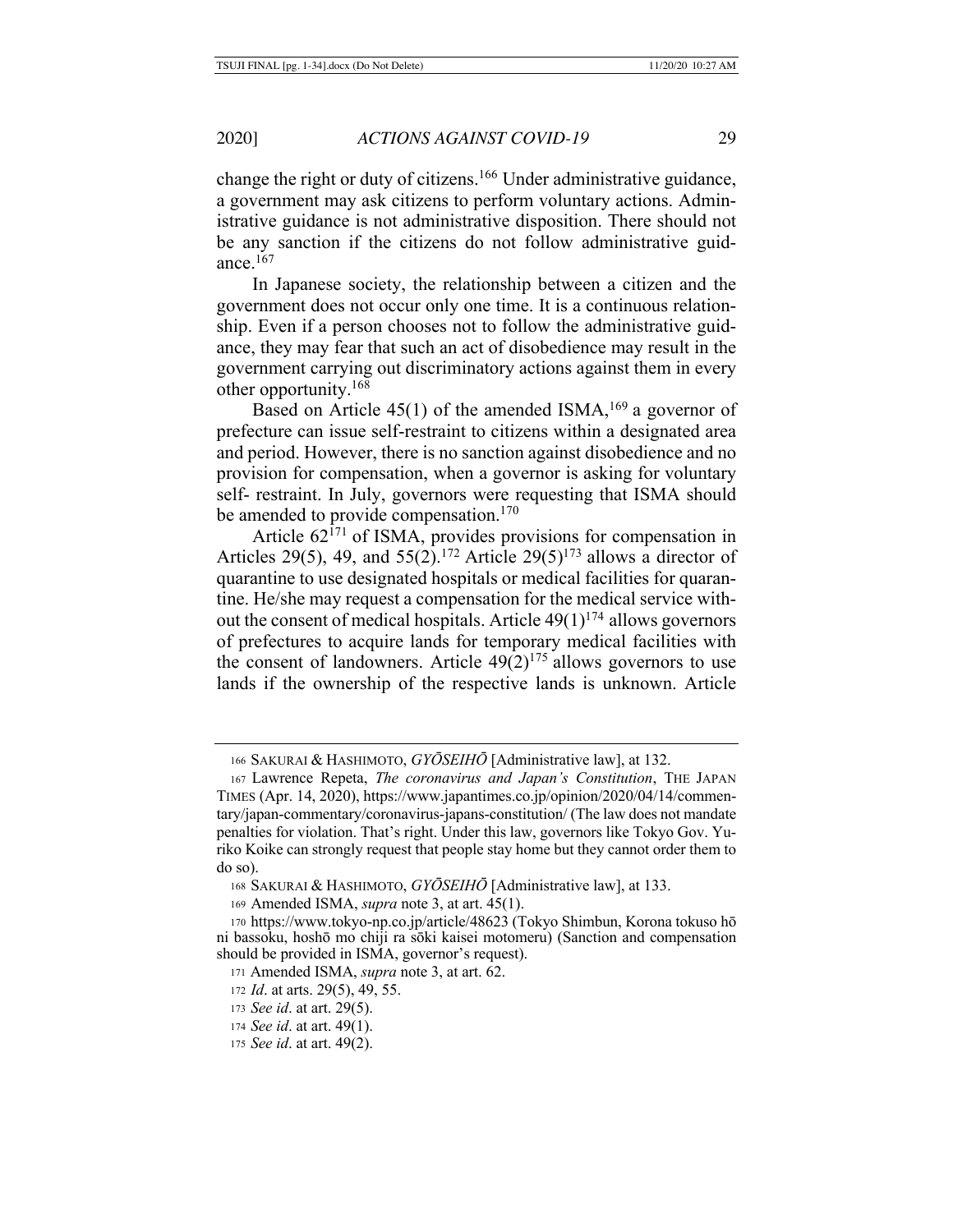$55(2)^{176}$  allows governors to request producers, sellers, distributors, keepers, and transporters to sell necessary items to prefectures for implementing emergency measures. Article  $55(2)^{177}$  allows a governor to take necessary items for the special measurement of emergency action, if the person does not follow the request of Article 55(1). Article 63178 of the amended ISMA provides compensation to those who work for the medical services and are injured or who passed away from COVID-19.

Citizens have the option to follow or not follow self-restraint in Article 45. However, most Japanese follow administrative guidance and are affected by peer pressure.<sup>179</sup> There is no provision for selfrestraint in Article  $45^{180}$  for compensation.

In Japanese constitutional and administrative law, compensation is limited only for specific people and special damages. Article  $29(3)^{181}$  of the constitution does not cover for damages that are generally shared in common. It was a wise strategy for the government to avoid financial burden because political administrative action is in fact, not a legal administrative action.

If some businesses do not follow administrative guidance, prefectures follow the next step, "instruction" in Article  $45(3)$ .<sup>182</sup> Administrative instruction is an administrative action. Some businesses under "instruction" may request the government by arguing that the government should stop administrative guidance.<sup>183</sup> The government shall inspect and review whether such guidance is necessary or not.<sup>184</sup>

# *B. Compensation or Not?*

The self-restraint order is an act of administrative guidance. Governors of Tokyo, Osaka, and Chiba issued self-restraint with a list of

<sup>176</sup> *See id*. at art. 55(2).

<sup>177</sup> Amended ISMA*, supra* note 3*,* at art. 55(2).

<sup>178</sup> *Id*. at art. 63.

<sup>179</sup> Administrative law isn't applied to local government. Some prefectures provide administrative procedure ordinance. Gyōsei tetudukki hō [Administrative procedure Act] Law No. 88 of 1993, art.3(3)(Japan); *see also* 

https://mainichi.jp/english/articles/20200408/p2g/00m/0na/010000c (Emergency declaration in Japan tests conformity as virus strains health care).

<sup>180</sup> Amended ISMA, supra note 3, at art.45.

<sup>181</sup> Nihon-Koku Kenpō [CONSTITUTION], art. 29(3) (Japan).

<sup>182</sup> Amended ISMA, *supra* note 3, at art. 45(3).

<sup>183</sup> Gyōsei tetsuduki hō [Administrative Procedure Act], Law No. 88 of 1993, art. 36-2 (Japan).

<sup>184</sup> *Id.*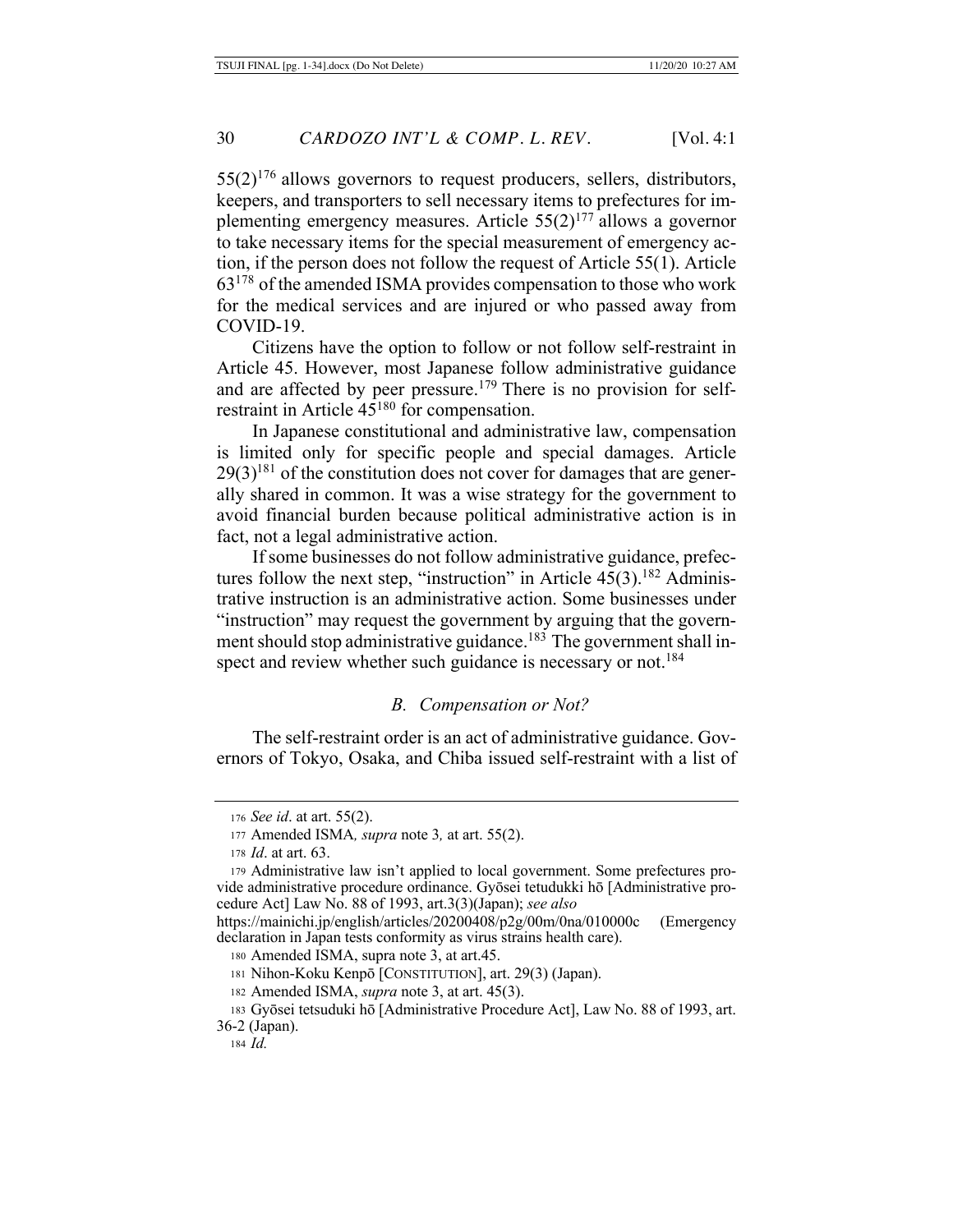certain business such as gyms, pachinko parlors, bars, hotels, etc. The listed business is illustrative. Governors do not have to pay compensation because a listed business may disobey guidance.<sup>185</sup> However, it does not mean that the government takes any financial burden.

There is no provision for administrative instruction in Article 45186 of the amended ISMA. However, a person may bring Article  $29(3)^{187}$  of the Constitution directly for compensation, if the administrative action leads specific people to a particular damage. Compensation under Article  $29(3)^{188}$  of the Constitution of Japan requires specific damages. People who live together in a society, share its burden within tolerable limit, and carry a shared burden generally do not activate Article 29(3).<sup>189</sup>

Self-restraint may restrict the constitutional right of freedom of businesses, placed in Article 22190 of the Constitution, if it involves the legal effect. The issue is whether a temporary self-restraint is the equivalent of the total acquisition of property or freedom of businesses. If people may ask general citizens for financial payment, they need to change ISMA. It is wrong to ask for legal compensation under Article  $29(3)^{191}$  of the Constitution for damages that are widely spread and generally shared in common. Citizens would make claims against local governments for compensation because administrative guidance is issued by prefectures, not the central government.

The government could use this legal gap to avoid financial burden, while it continues to use administrative guidance.<sup>192</sup> However, the Ministry of Economy, Trade, and Industry mentioned that Article 45<sup>193</sup> of the amended ISMA should be amended to impose a legal

<sup>185</sup> Satoshi Sugiyama, *Abe administration faces flak over hesitancy to compensate virus-hit businesses*, THE JAPAN TIMES (Apr. 15, 2020), https://www.japantimes.co.jp/news/2020/04/15/national/politics-diplomacy/shinzo-abe-coronavirusbusiness-compensation/ (If the government is using its authority to make such a request of the private sector, we should offer compensation as a package).

<sup>186</sup> Amended ISMA, *supra* note 3, at art. 45.

<sup>187</sup> Nihon-Koku Kenpō [CONSTITUTION], art. 29 (Japan).

<sup>188</sup> *Id.* at art. 29(3).

<sup>189</sup> *See* Yuichiro Tsuji, *Reflection of Public Interest in the Japanese Constitution: Constitutional Amendment*, 46 Denv. J. Int'l L. & Pol'y 159 (2018).

<sup>190</sup> Nihon-Koku Kenpō [CONSTITUTION], art. 22 (Japan).

<sup>191</sup> *Id.* at art. 29(3).

<sup>192</sup> Satoshi Sugiyama, *supra* note 177. (While the administration has set out a series of other financial measures within its economic plan, they say those measures are complicated and time-consuming).

<sup>193</sup> Infectious Disease Act, *supra* note 39, at art. 45.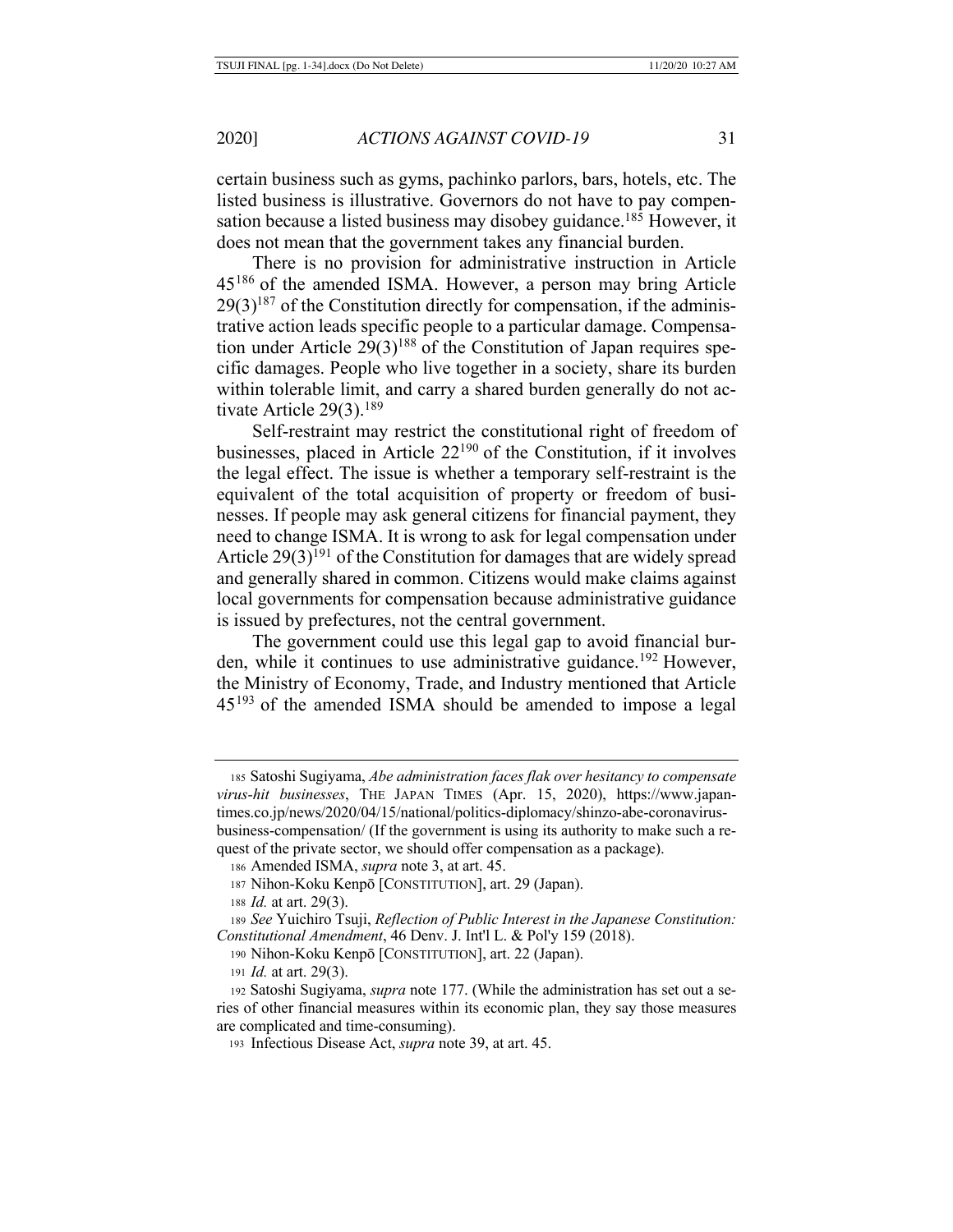responsibility on those who disobey guidance.<sup>194</sup> Local governments accordingly issue self-restraint orders. If the parliament amends to impose legal responsibility toward guidance, the local government is obligated to pay compensation to specific people for particular damages.

While Japanese citizens are questioned for their political evaluation of the government, they may request for the government to use Article  $25^{195}$  of the constitution for social rights: the minimum standards of wholesome and cultured living. The term of minimum standard in Article 25 is so abstract that usually the legislature needs to clarify the intent and scope by passing statues such as the Labor Standard Act.196

Article 26<sup>197</sup> of Labor Standard Act provides compensation to businesses, wherein the grounds for damages are not attributable to the businesses.

In the case of COVID-19, the self-restraint request is issued by governors and the cabinet. Government discloses the names of those who do not follow the self-restraint effect. Self-restraint is an administrative guidance that does not possess legal binding power.<sup>198</sup> If a disclosure functions as an administrative action that forcibly changes the rights or duties of citizens, it would be an administrative action.

197 Rōdō Kijun hō [Labor Standards Act], Law No. 49 of 1947, art.26 (Japan).

<sup>198</sup> James C. Fisher, *supra* note 164. (explaining that the requests are therefore not legally binding, and non-compliance carries no penalty).

<sup>194</sup> https://www.nikkei.com/article/DGXMZO58769900T00C20A5MM8000/ (Kyugyō yōsei ni bassoku shushō ho kaisei ni sinch*ō*) (Sanction to self-restraint, PM hesitate to amend).

<sup>195</sup> Nihon-Koku Kenpō [CONSTITUTION] art. 25 (Japan).

<sup>196</sup> For the widely varying interpretations of art. 25, see, *e.g.*, Saiko Saibansho [Sup. Ct.] May 24, 1967, Shōwa 39 (gyo tsu) no. 14, 21(5) SAIKŌ SAIBANSHO MINJI HANREISHŪ [MINSHŪ] 1043 (Japan). The Supreme Court of Japan dismissed the case because plaintiff passed away. The S.Ct. left a note for legal nature of Article 25 of the constitution. *See also* NOBUYOSHI ASHIBE, *KENPŌ* 278 (7th edition), (In Japanese constitutional studies, the social right in Article 25 is usually understood as an abstract right, which requires the legislature to pass statutes to provide for concrete governmental social securities). Alternatively, Professor Noriho Urabe argues that Article 25 works to limit legislative discretion. He strongly argues that it is wrong to understand that the rights protected under Article 25 are only that people cannot live below the minimum standards of a wholesome and cultured living. The government has a duty to ensure that people will not fall below the minimum standard, and so Urabe argued that unemployment insurance, medical insurance, and pension system are at the center of Article 25. NORIHO URABE, KENPŌ GAKU KYŌSHITSU [Constitutional Law, 3d ed.] 246-48 (Nihon hyoronsha 2016).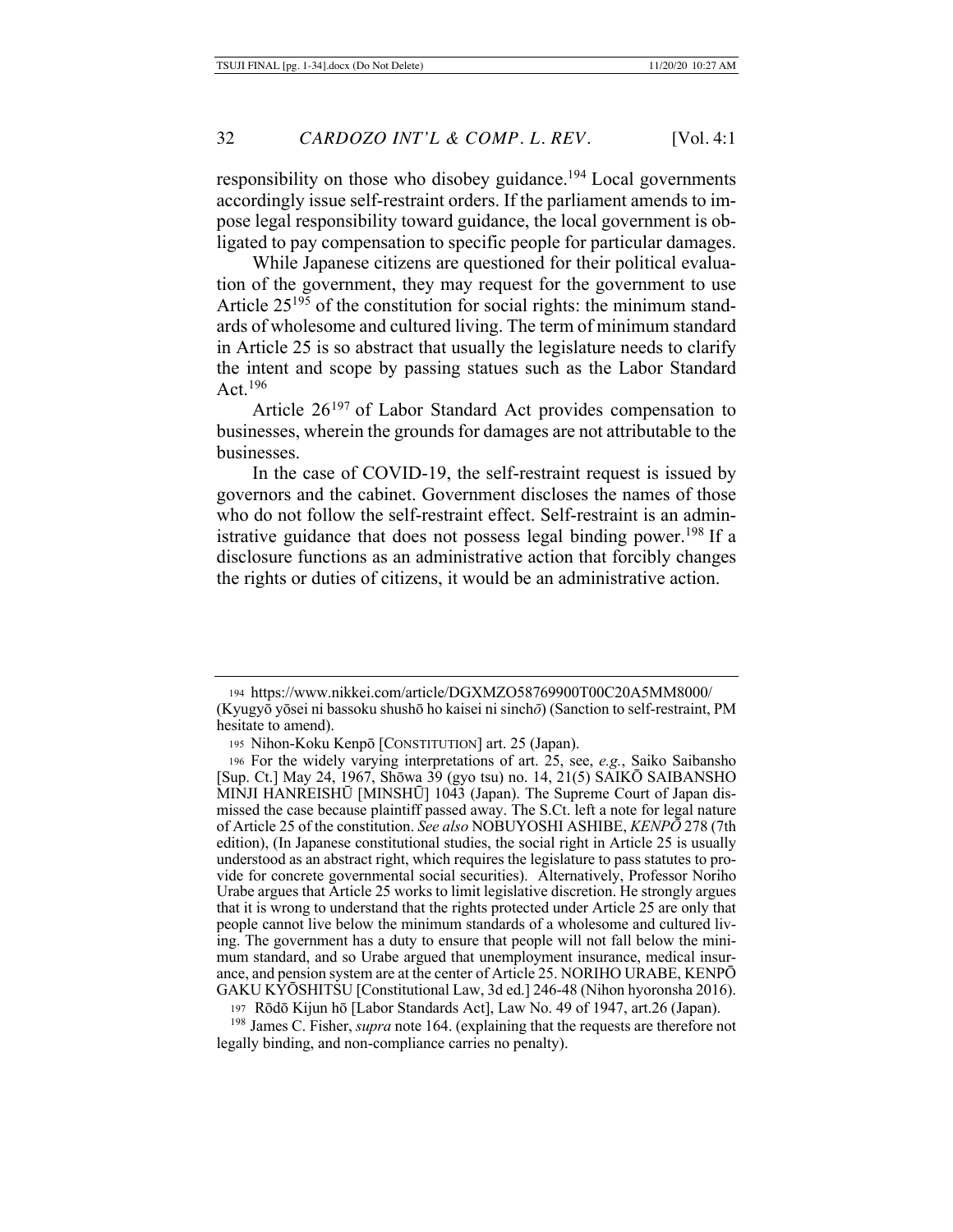#### V. CONCLUSION

The Japanese government and people struggle to change their lifestyle and prevent the occurrence of another pandemic. COVID-19 has raised critical legal issues in Japanese law. Legal analysis starts when the question arises whether people abolish the existing legal principles and establish new legal principles by amending the constitution, or they review the existing legal principles and modify them to retain the separation of powers under the Japanese constitution. This paper takes the latter approach.

Japan has experienced many natural disasters and has prepared for specific action via specific statutes. For example, in 2012, ISMA was promulgated to take actions against SARS. In March 2020, the Diet amended ISMA to cover COVID-19; however, it has remained unsure if the act requires an amendment.<sup>199</sup> The inaction of the legislature may either lead to legal liabilities under the State Redress Act or result in political judgments from voters in the next election.

Finally, in March 2020, the legislature amended the definition provided by the amended ISMA to cover COVID-19.200 The ruling and opposing parties would face the judgment of voters. Japanese legal professionals are faced with two options: interpret the definition of the disease to cover COVID-19 or to agree with amending it in the legislature. The amended ISMA however, could not predict the serious financial burden caused by self-restraint on the general public. Selfrestraint is an act of administrative guidance that has legal grounds in Article 45 of the amended ISMA.<sup>201</sup> It however, does not possess a legal binding to change any right or duty of citizens. Japanese people have the complete freedom to disobey. Some pachinko businesses did not follow the administrative guidance, arguing that it is their constitutional right to do business as laid out by Article 22 of the constitution.<sup>202</sup> This resulted in a few governors disclosing their names.<sup>203</sup>

<sup>201</sup> Amended ISMA, *supra* note 3, at art. 45; James C. Fisher, *supra* note 164.

<sup>203</sup> https://www.nikkei.com/article/DGXMZO58374760S0A420C2AC8Z00/ (Osaka shunai nimo tenmei kōhyō, fu-chiji kyugyō ōujinu nara kansei kakudai

<sup>199</sup> *Abe reluctant to heed calls for coronavirus law revisions,* THE JAPAN TIMES (Aug. 3, 2020), https://www.japantimes.co.jp/news/2020/08/03/national/politics-diplomacy/japan-shinzo-abe-coronavirus-law/.

<sup>200</sup> Eric A. Feldman, *Did Japan's Lenient Lockdown Conquer the Coronavirus?*, THE REGULATORY REV. (June 20, 2020), https://www.theregreview.org/2020/06/10/feldman-japan-lenient-lockdown-conquer-coronavirus/.

<sup>202</sup> Nihon-Koku Kenpō [CONSTITUTION], art. 22, translated in (The Constitution of Japan) [JAPANESE LAW TRANSLATION] http://www.japaneselawtranslation.go.jp/law/detail/?id=174&vm=04&re=01&new=1 (Japan).